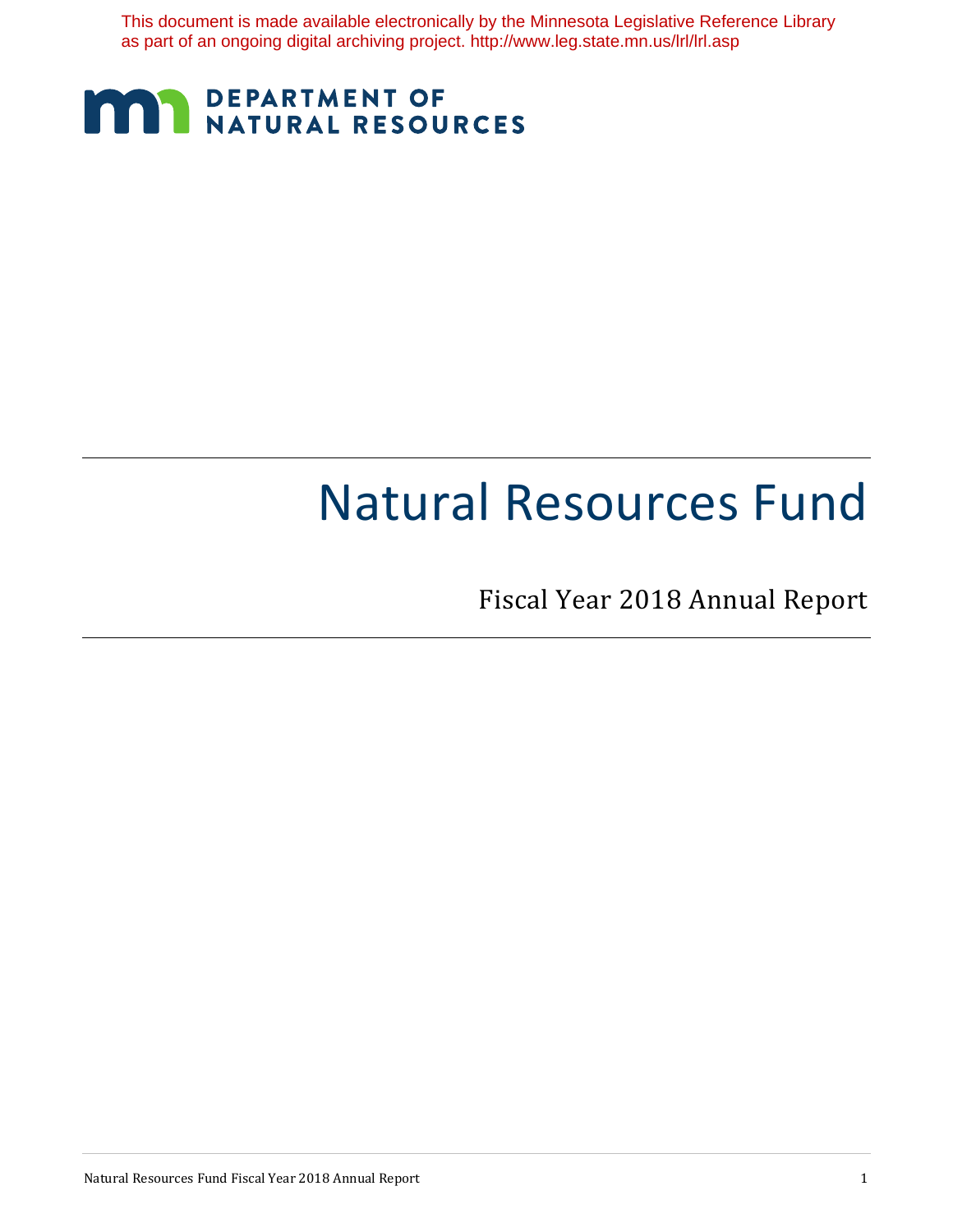# <span id="page-1-0"></span>**Table of Contents**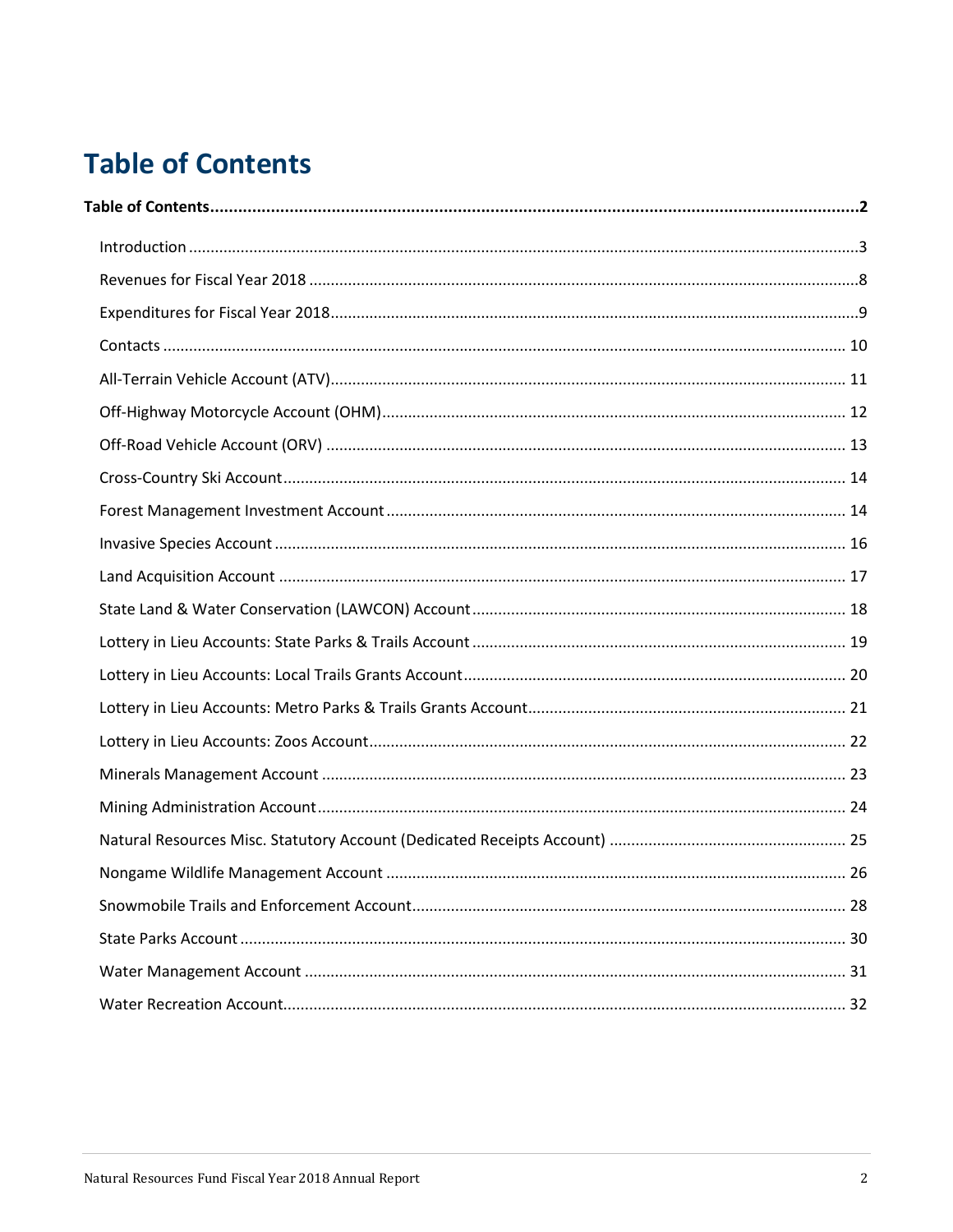# <span id="page-2-0"></span>**Introduction**

This report outlines general information about the Natural Resource Fund including its history, funding structure, and overview of revenues and expenditures. It concludes with detailed information about each of the accounts including brief overviews, sources and uses of the funds, account forecast analysis, FY2018 accomplishments, and links to additional resources.

### **Creation and Purpose of the Fund**

The Legislature created the Natural Resources Fund (NR) in the state treasury in 1989 as a Special Revenue Fund for deposit of certain receipts from fees and services associated with natural resource management by the state. (M.S. 16A.53, subd. 2) Special Revenue Funds are dedicated to a variety of purposes specified in the legislation. The Department of Natural Resources (DNR) is the primary user of the fund. In general, fees collected for certain activities are used for operations of our programs, maintenance and development of our statewide natural resources and recreations systems. Revenues also support the enforcement of the state's natural resource laws related to the activities funded through the NR fund**.**

#### **Natural Resources Fund within the DNR's Funding Structure**

For FY2018-2019, the Natural Resources Fund comprised 18 percent (\$206.6 million) of the total DNR budgeted expenditures.

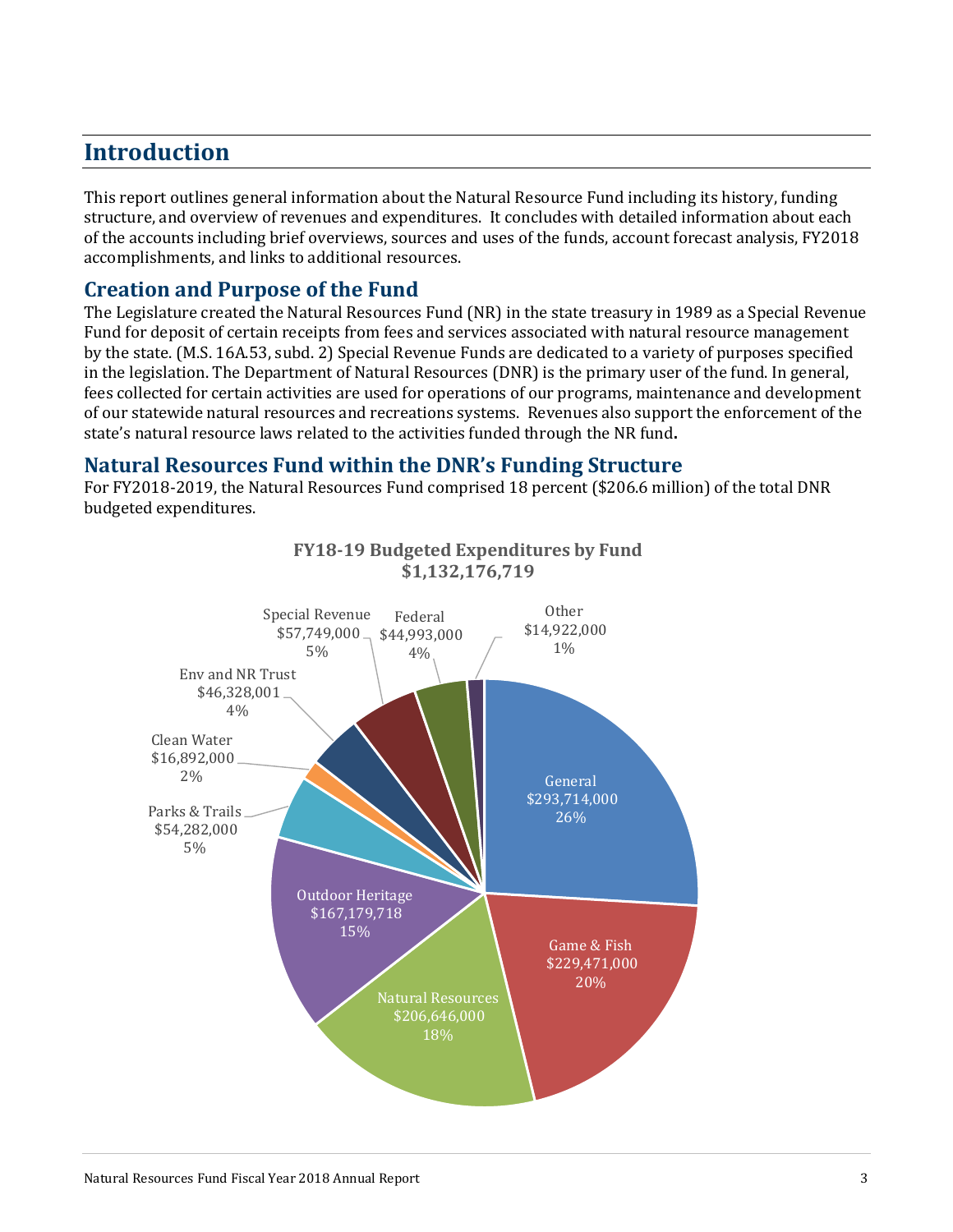# **Accounts in the Natural Resources Fund**

The Natural Resources Fund is made up of accounts dedicated for a specific purpose. These accounts are broken down separately in this report and also briefly described on the next two pages along with other activities or programs that are supported by multiple accounts within the fund (Electronic Licensing System and Conservation Corps Minnesota):

| <b>Sources and Uses of the Natural Resources Fund Accounts</b>  |                                                                                                                                                                                                                                                                                                                                                           |  |
|-----------------------------------------------------------------|-----------------------------------------------------------------------------------------------------------------------------------------------------------------------------------------------------------------------------------------------------------------------------------------------------------------------------------------------------------|--|
| <b>Account Name</b>                                             | <b>Sources and Uses of the Account Funding</b>                                                                                                                                                                                                                                                                                                            |  |
| <b>All-Terrain Vehicle</b><br>Account (ATV)                     | • Revenues include fees from registration of all-terrain vehicles, non-resident state<br>trail passes, unrefunded gasoline taxes, and ATV safety training fees.<br>• Funds pay for acquisition, maintenance, and development of ATV trails and<br>enforcement activities. (M.S. 84.927).                                                                  |  |
| <b>Off-Highway Motorcycle</b><br><b>Account (OHM)</b>           | • Revenues include fees for registration of off-highway motorcycles and unrefunded<br>gasoline tax attributable to off-highway motorcycle use.<br>• Funds pay for administration, enforcement, and acquisition, maintenance and<br>development of off-highway motorcycle trails. (M.S. 84.794).                                                           |  |
| <b>Off-Road Vehicle Account</b><br>(ORV)                        | . Revenues include fees for the registration of off-road vehicles, non-resident state<br>trail passes and the unrefunded gasoline tax attributable to off-road vehicles use.<br>. Funds pay for administration, enforcement, and acquisition, maintenance and<br>development of off-road vehicle trails. (M.S. 84.803).                                   |  |
| <b>Cross-Country Ski</b><br><b>Account</b>                      | • Revenues include fees from cross-country ski passes.<br>• Funds pay for grants-in-aid for cross-country ski trails sponsored by local units of<br>government and special park districts. (M.S. 85.43)                                                                                                                                                   |  |
| <b>Forest Management</b><br><b>Investment Account</b><br>(FMIA) | • Revenues include timber sales from consolidated conservation area lands and<br>state forest lands.<br>• Funds pay for reforestation and timber stand improvement including forest pest<br>management, timber sales administration and costs, and state forest road<br>maintenance. (M.S. 89.039, 89.035)                                                |  |
| <b>Invasive Species Account</b>                                 | • Revenues include surcharges on watercraft licenses, non-resident fishing licenses,<br>and civil penalties for violations, and service provider permits.<br>• Funds pay for management of invasive species programs including control, public<br>awareness, law enforcement, assessment, monitoring, management planning, and<br>research. (M.S. 84D.15) |  |
| <b>Land Acquisition Account</b>                                 | • Revenues include easements on DNR lands, sale of land, sale of standing timber,<br>leases on wild rice farming and interest.<br>• Account is used for the acquisition of natural resource lands within the outdoor<br>recreation system. (M.S. 94.165)                                                                                                  |  |
| Lottery in Lieu (Local<br><b>Trails Grants Account)</b>         | • Revenues include lottery payments in lieu of sales tax on lottery tickets.<br>• Funds are used for local trail grants. (M.S. 297A.65, 297A.94 (e)(4))                                                                                                                                                                                                   |  |
| Lottery in Lieu (Metro<br><b>Parks and Trails Account)</b>      | • Revenues include lottery payments in lieu of sales tax on lottery tickets.<br>• Funds are used for metropolitan park and trail grants. (M.S. 297A.65,<br>297A.94(e)(3))                                                                                                                                                                                 |  |
| Lottery in Lieu (State<br><b>Parks and Trails Account)</b>      | • Revenues include lottery payments in lieu of sales tax on lottery tickets.<br>• Funds are used for state parks and trails. (M. S. 297A.65, 297A.94 (e) (2))                                                                                                                                                                                             |  |
| Lottery in Lieu (Zoos<br>Account)                               | • Revenues include lottery payments in lieu of sales tax on lottery tickets.<br>• Funds are used by the Minnesota Zoological Garden, Como Zoo and Conservatory,<br>and Duluth Zoo. (M.S. 297A.65, 297A.94 (e) (5))                                                                                                                                        |  |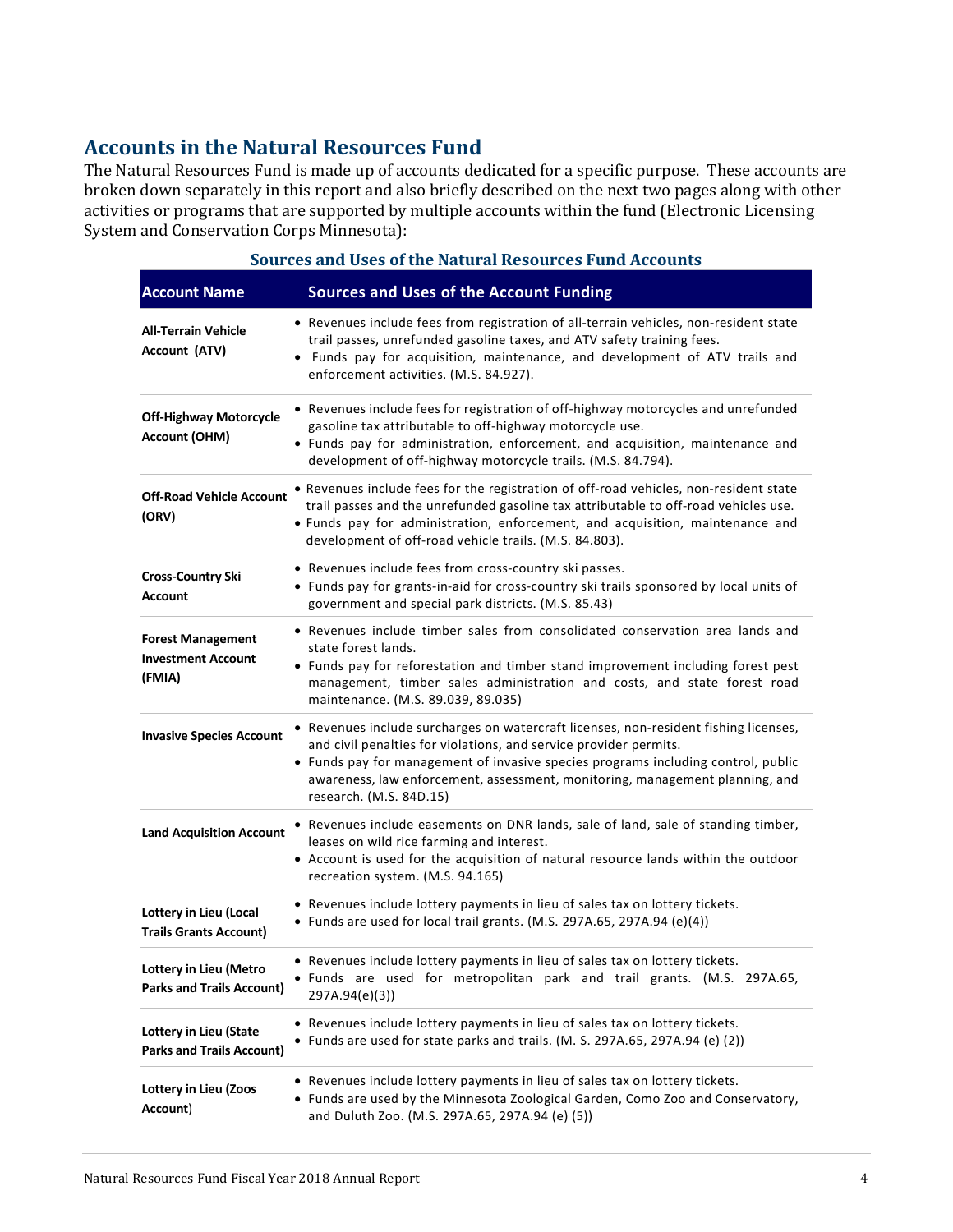| <b>Account Name</b>                                                                           | <b>Sources and Uses of the Account Funding</b>                                                                                                                                                                                                                                                                                                                                                                                                                                                                                                                                                                                                                                         |
|-----------------------------------------------------------------------------------------------|----------------------------------------------------------------------------------------------------------------------------------------------------------------------------------------------------------------------------------------------------------------------------------------------------------------------------------------------------------------------------------------------------------------------------------------------------------------------------------------------------------------------------------------------------------------------------------------------------------------------------------------------------------------------------------------|
| <b>Minerals Management</b><br><b>Account</b>                                                  | • Revenues include mineral lease income related to management of the state's<br>mineral assets.<br>• Funds are spent for mineral resource management and projects to enhance future<br>mineral income and promote new mineral resource opportunities. (M.S. 93.2236,<br>93.22)                                                                                                                                                                                                                                                                                                                                                                                                         |
| <b>Mining Administration</b><br><b>Account</b>                                                | • Revenues consist of mining administrative fees charged to owners, operators, or<br>managers of mines.<br>• Funds pay for costs of providing and monitoring permits to mine. (M.S. 93.481,<br>subd 7)                                                                                                                                                                                                                                                                                                                                                                                                                                                                                 |
| <b>Natural Resources Misc.</b><br><b>Statutory Account</b><br>(Dedicated Receipts<br>Account) | • Account includes various dedicated revenues within the Natural Resource Fund for<br>which the appropriations are statutory - burning permits account, forest bough<br>account, forest resource assessment products and services account, and land<br>management account.<br>• Sources and uses of the funds are specified in the individual statutes for the<br>component accounts. (M.S. 88.17, 88.6435, 89.421, 92.685, 103G.301)                                                                                                                                                                                                                                                  |
| <b>Nongame Wildlife</b><br><b>Management Account</b>                                          | • Revenues are from the check-off on income tax and property tax refund claim<br>forms.<br>• Funds pay for non-game wildlife programs. (M. S. 290.431)                                                                                                                                                                                                                                                                                                                                                                                                                                                                                                                                 |
| <b>Snowmobile Trails and</b><br><b>Enforcement Account</b>                                    | • Revenues include fees for registration of snowmobiles, issuance of snowmobile<br>state trail stickers, unrefunded gasoline tax, and training fees.<br>• Funds pay for snowmobile programs and acquisition, maintenance and<br>development of trails, training, and enforcement. (M. S. 84.83)                                                                                                                                                                                                                                                                                                                                                                                        |
| <b>State Land and Water</b><br><b>Conservation (LAWCON)</b><br><b>Account</b>                 | • Federal grant reimbursement funds that are received under the Land and Water<br>Conservation Fund Act.<br>• Half is distributed for projects of local units of government and half is distributed<br>to the state for land acquisition and development of the state outdoor recreation<br>system and for administrative expenses necessary to maintain the state's eligibility<br>for the program. (M. S. 84.0264)                                                                                                                                                                                                                                                                   |
| <b>State Parks Account</b>                                                                    | • Revenues include fees for camping, state park permits, and facility rentals.<br>• Funds pay for operation and maintenance of the state park system. (M. S. 85.055)                                                                                                                                                                                                                                                                                                                                                                                                                                                                                                                   |
| <b>Water Recreation</b><br><b>Account</b>                                                     | • Revenues include fees for titling and licensing watercraft, mooring, and sale of<br>marine gas at state-operated small craft harbors and mooring facilities,<br>unrefunded gasoline tax attributable to boating, fees for permits to control or<br>harvest aquatic plants.<br>• Funds pay for water recreation programs such as acquisition, development and<br>maintenance of public water access and boating facilities on public waters, lake<br>and river improvements; maintenance, operation, replacement, and expansion of<br>small craft harbors and mooring facilities, water safety programs, management of<br>aquatic invasive species and aquatic plants. (M.S. 86B.706) |
| <b>Water Management</b><br><b>Account</b>                                                     | Revenues include fees from permit application fees, water use fees, field<br>inspection fees, penalties, and other receipts according to sections 103G.271 and<br>103G.301.<br>• Funds in the water management account may be spent only for the costs<br>associated with administering (M.S. 103G.27).                                                                                                                                                                                                                                                                                                                                                                                |

# **Electronic Licensing System (ELS)**

The DNR Division of Fish & Wildlife maintains the Electronic Licensing System (ELS). Issuing fees charged on the sales of licenses, permits, and registrations are used to support licensing activities and maintain the system.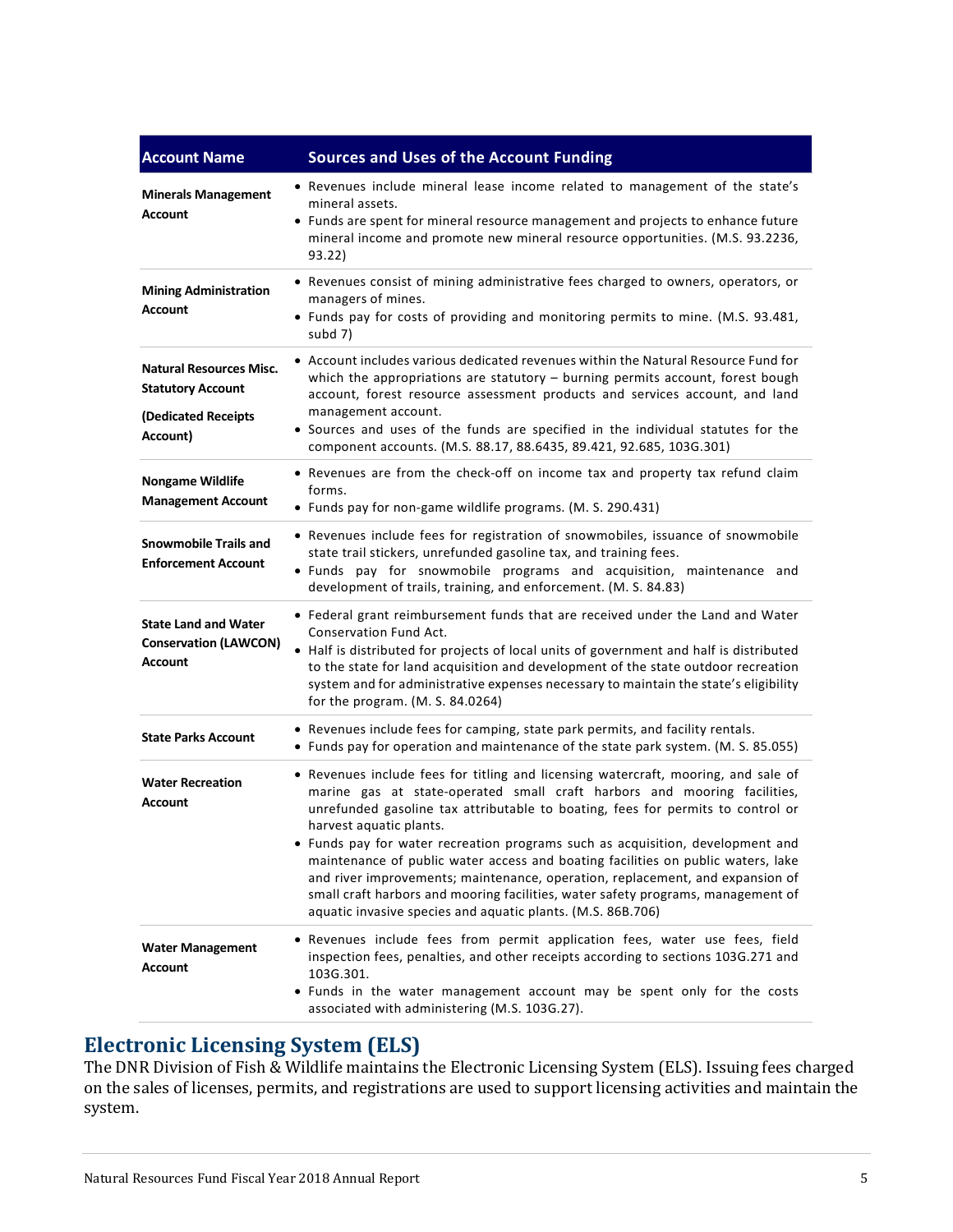The money collected is deposited in the Natural Resource Miscellaneous Statutory Account. The total ELS expenditures for FY2018 from the Natural Resources Fund account were \$895,530 and the total revenues were \$926,012.

# **Conservation Corps Minnesota**

The DNR has worked with Conservation Corps Minnesota (formerly Minnesota Conservation Corps) for over 25 years to preserve and improve the natural resources of the State of Minnesota. This organization, which began in 1981, restores natural resources, conserves energy, responds to emergencies, and offers programs for youth and young adults.

In FY2018, Conservation Corps Minnesota received \$490,000 in funds from various Natural Resources Fund accounts to support the following DNR activities and engaged 577 youth and young adults in natural resource and energy conservation projects across Minnesota by:

- Water Recreation Account, \$50,000 1,723 hours developing and maintaining public access and boating facilities on public waters, lake and river improvements, watercraft safety, and exotic species inspections and control;
- ATV Account, \$50,000 1,353 hours developing, constructing and maintaining state trail, education and technical skills training;
- State Parks Account, \$150,000 6,942 hours developing water access sites within state parks, exotic and invasive species management, and non-motorized trail improvement and maintenance;
- Snowmobile Account, \$75,000 2,004 hours designing, constructing, maintaining, training and grooming state trails
- State Park/Trails Lottery In Lieu Account, \$25,000 1,499 hours maintaining and operating state parks and trails.
- Aquatic Invasive Species Account, \$25,000 915 hours for the management of invasive species
- FMIA Account, \$50,000 2,106 hours in forest management activities
- OHM Account, \$10,000 380 hours spent on acquisition, maintenance and development of off highway motorcycle trails and use areas.
- ORV Account, \$30,000 180 hours spent on acquisition, maintenance and development of off-road vehicle trails and use areas.
- Cross Country Ski Account, \$15,000 786 hours spent on development and maintenance of state cross-country ski trails.
- Parks and Trails Horse Trails (Natural Resources Misc. Statutory Account), \$10,000 578 hours spent on acquisition, maintenance and development of horse trails and use areas.

### **Unrefunded Gas Tax Revenue**

With the broader goal that the unrefunded gasoline proceeds should support programs related to nonhighway gasoline use, the DNR receives a portion of the unrefunded gasoline tax. Since 1961, these proceeds have supported the state's recreational motorized vehicle activities.

The Minnesota Department of Transportation (MnDOT) transfers to the DNR, twice annually, the estimated portion of the unrefunded gasoline tax that was used by boaters, snowmobiles, and all-terrain vehicles. The amounts are transferred to several accounts in the Natural Resources Fund based on a formula written in statute (296A.18). As the table shows, approximately 2.980 percent of unrefunded gasoline tax revenues – the portion attributed to use by boaters, snowmobile, and ATVs – are transferred into natural resources accounts and are appropriated annually for the purposes described in law.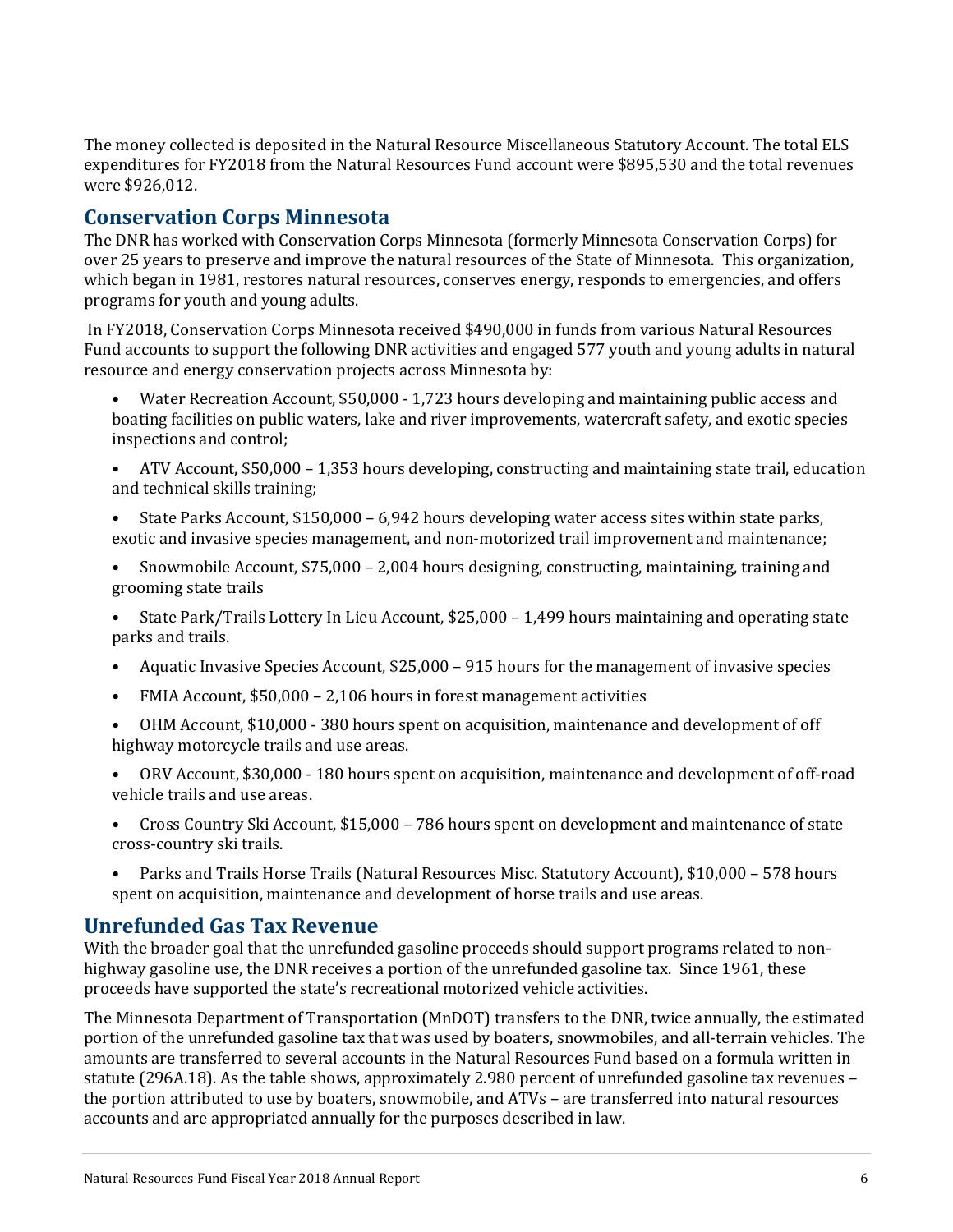#### **Distribution of Unrefunded Gas Tax Revenues**

| <b>Account</b>                                        | <b>Portion of unrefunded</b><br>gasoline tax transferred to<br>the account | To be used for                                                                                                                                                                            |
|-------------------------------------------------------|----------------------------------------------------------------------------|-------------------------------------------------------------------------------------------------------------------------------------------------------------------------------------------|
| <b>Water Recreation</b>                               | 1.50%                                                                      | Acquisition, development, maintenance, and rehabilitation of<br>sites for public access and boating facilities on public waters;<br>lake and river improvement; and boat and water safety |
| Snowmobile                                            | 1.00%                                                                      | To fund snowmobile programs and the maintenance and<br>development of snowmobile trails                                                                                                   |
| All-Terrain Vehicle                                   | 0.27%                                                                      | Maintenance and development of ATV trails                                                                                                                                                 |
| Off-Highway<br>Motorcycle                             | 0.046%                                                                     | Maintenance and development of OHM trails                                                                                                                                                 |
| Off-Road Vehicle                                      | 0.164%                                                                     | Maintenance and development of ORV trails                                                                                                                                                 |
| <b>Total of Unrefunded</b><br><b>Gas Tax Revenues</b> | 2.980%                                                                     |                                                                                                                                                                                           |

#### **Police State Aid Revenue**

The DNR receives police state aid to apply to the employer's contribution to law enforcement (conservation officers) pensions. Tax receipts from a surcharge on auto insurance gross premiums determine the amount of the aid.

In FY2018, the Natural Resource Fund received \$340,938. This amount was apportioned to the Water Recreation, Snowmobile, All-Terrain Vehicle, Off-Highway Motorcycle, Off-Road Vehicle and State Park accounts based on the amount of Conservation Officers' salaries paid from each account.

### **Interest Earnings (M.S. 16A.72)**

<span id="page-6-0"></span>Minnesota statutes allow interest earnings to be earned on balances in several DNR funds and accounts. Interest is credited to the fund or account and available for appropriation for the purpose for which it was received. The Natural Resources Fund earns interest on donations, gifts, snowmobile receipts, and receipts deposited in the minerals management account, mining administration account, and forest management investment account. The interest earned for 2018 was \$287,472.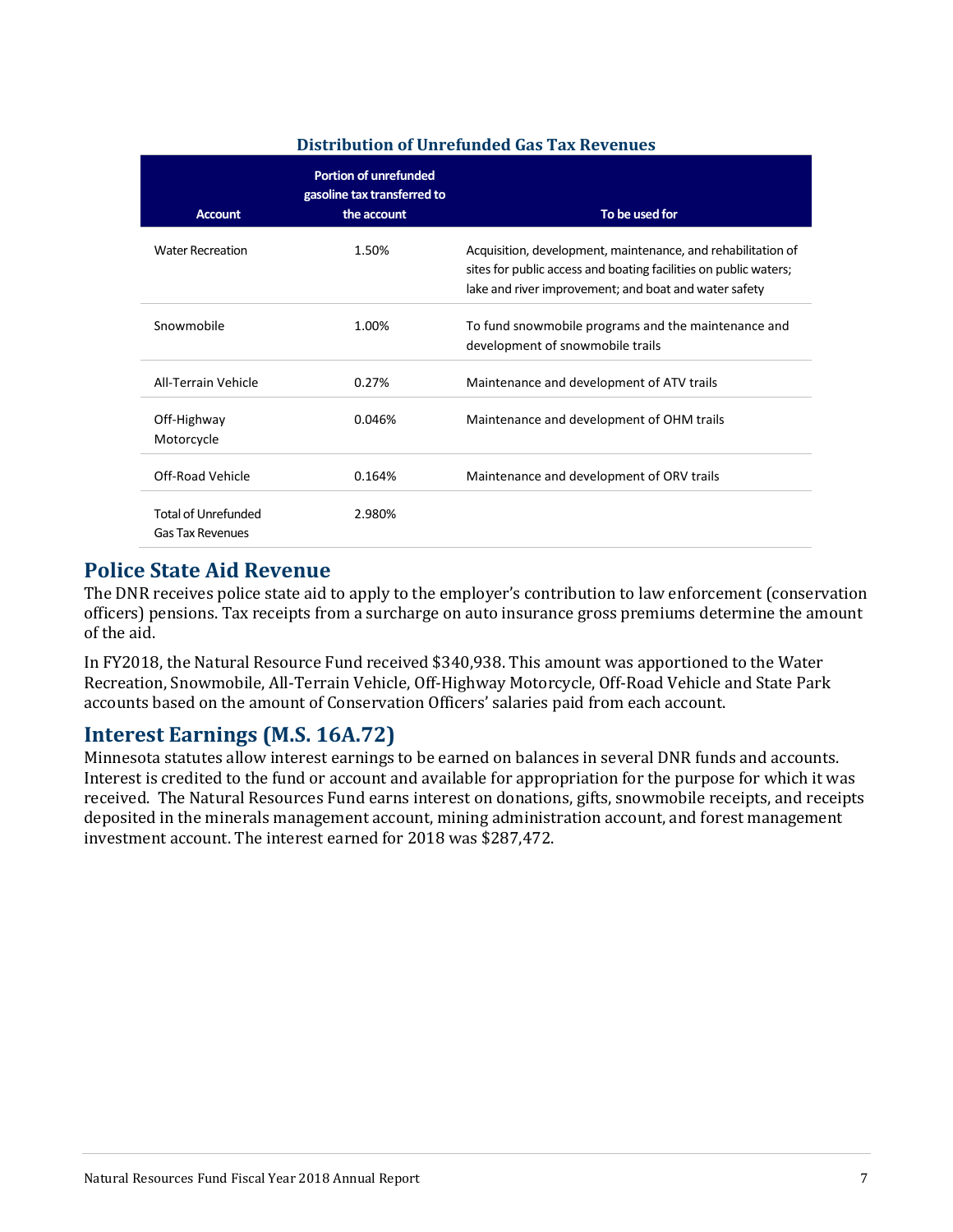# **Revenues for Fiscal Year 2018**

In FY2018, the DNR collected \$111,148,072 in total revenue.

The largest sources of revenues are gas and lottery taxes, licenses and registrations, state park fees, mining fees, and water fees. Unrefunded gasoline tax revenues attributable to certain types of vehicles used in recreation activities comprise the largest amount of Other Receipts (transfers in). For details, see individual funds.

<span id="page-7-0"></span>

#### **FY2018 Sources \$111,148,072**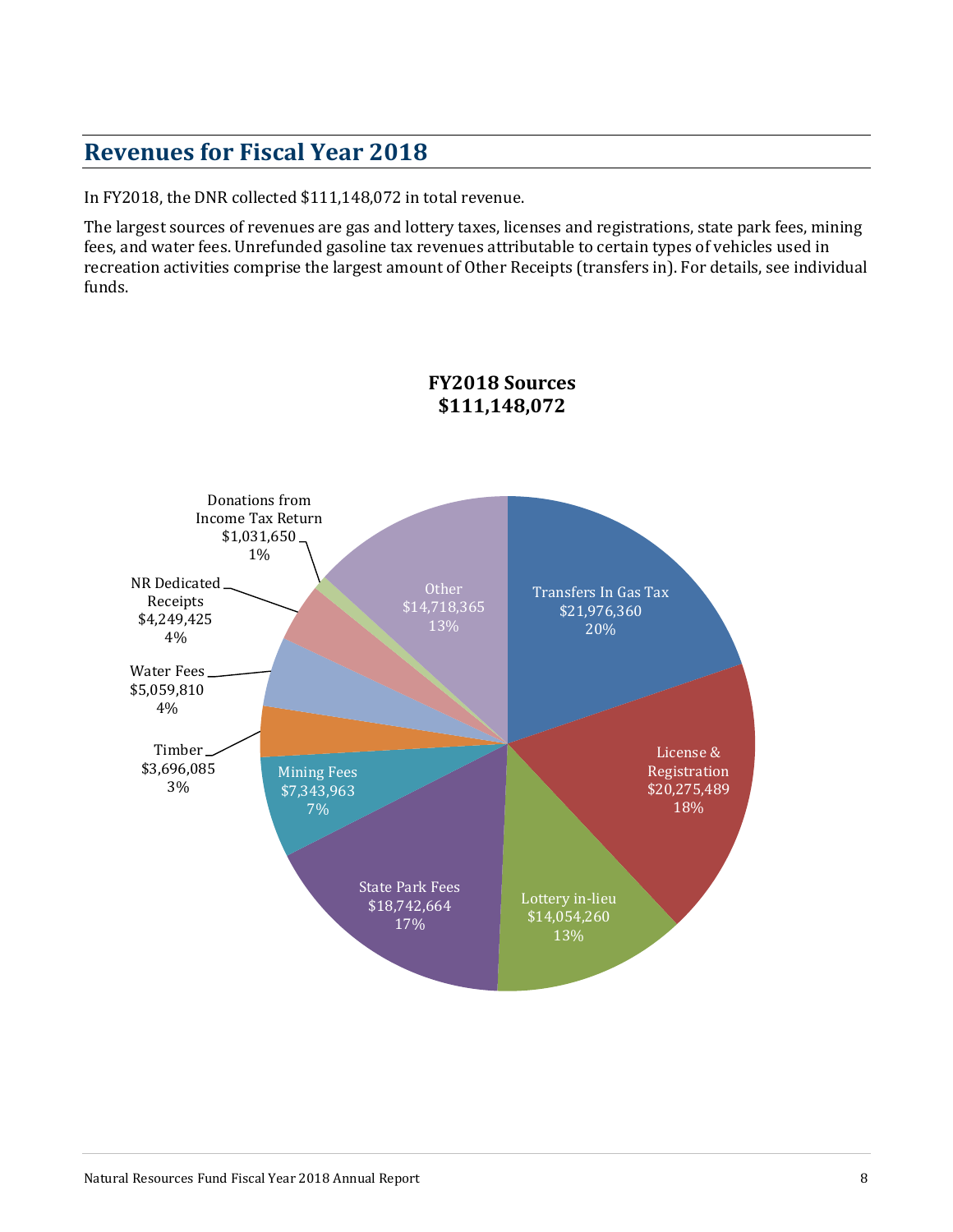# **Expenditures for Fiscal Year 2018**

In FY2018, the DNR spent \$102,783,072 in total expenditures and transfers out. The Division of Parks and Trails spent the majority of these funds.

<span id="page-8-0"></span>

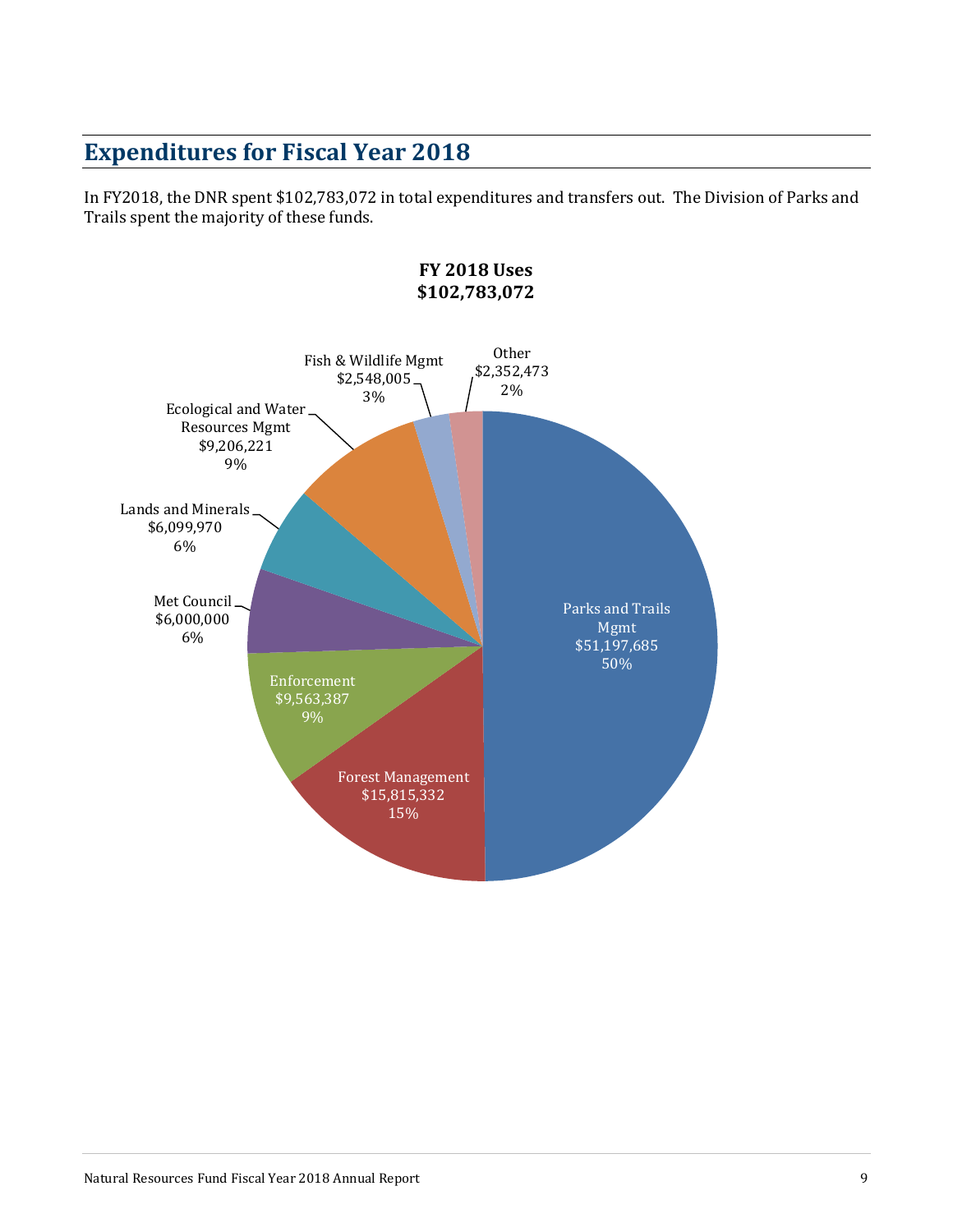# **Contacts**

For additional information about the Natural Resources Fund, contact the DNR: [Email](mailto:info.dnr@state.mn.us) the DNR Telephone: (651) 296-6157 (888) 646-6367 TTY: (651) 296-5484 TTY: (800) 657-3929 Location: 500 Lafayette Road

St. Paul, MN 55155-4040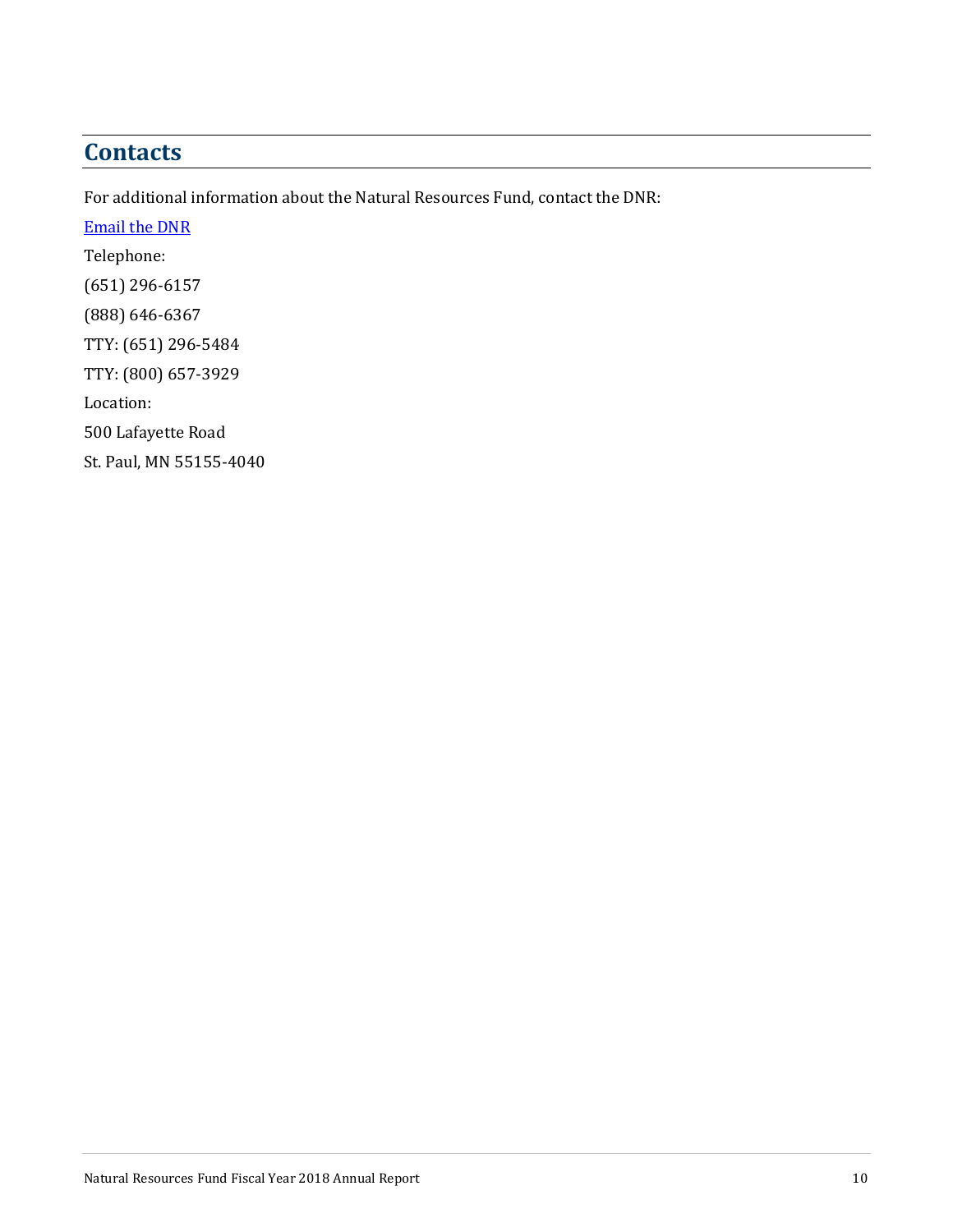# <span id="page-10-0"></span>**All-Terrain Vehicle Account (ATV)**

### **Brief Overview**

- Governing statutes: M.S. 84.773 to 84.781
- Year established: 1984
- Registered all-terrain vehicles in MN: 300,000
- Primary divisions: Enforcement, Parks and Trails

# **Sources and Uses of Funds**

Fees from the registration of all-terrain vehicles and non-resident state trails passes, the unrefunded gasoline tax attributable to ATV use, and the net proceeds from the sale of ATVs forfeited for certain violations of statutes under M.S.84.927 and M.S. 169A.63 are the main sources of funding in the ATV account. Funds in the ATV Account may be used, within guidelines of the Statewide Comprehensive Outdoor Recreation Plan, only for:

- Acquisition, maintenance, and development of trails and use areas;
- Administration, enforcement, and implementation of applicable statutes;
- Grant-in-aid programs to counties and municipalities to construct and maintain ATV trails and use areas, and Grants to local safety programs;
- Education and training program;
- Enforcement and public education grants to local law enforcement agencies; and
- Maintenance of certain forest roads that are part of a designated trail system.

| <b>FY18 Financial Summary</b>              |             |
|--------------------------------------------|-------------|
| <b>Beginning fund balance</b>              | \$3,364,517 |
| Prior year adjustments                     | \$721,464   |
| <b>Revenues</b>                            |             |
| <b>ATV Registration</b>                    | \$6,178,223 |
| Misc Receipts                              | 80,168      |
| Unrefunded gasoline tax & police state aid | 2,082,307   |
| <b>Total Revenues</b>                      | \$8,340,698 |
| <b>Expenditures</b>                        |             |
| Parks and Trails Mgmt                      | \$3,738,211 |
| Enforcement                                | 2,851,302   |
| <b>Fish and Wildlife</b>                   | 99,192      |
| <b>Conservations Corps Minnesota</b>       | 50,000      |
| <b>Total Expenditures</b>                  | \$6,738,705 |
| <b>Ending fund balance</b>                 | \$5,687,974 |
| Net change                                 | \$2,323,457 |

### **Forecast**

ATV registrations account for 74 percent of the revenues. Unrefunded gasoline taxes was 24 percent of the revenues. The fund balance grows slightly due to revenues projected to be greater than expenditures.



Expenditure projections are based on spending authorized in law for the current biennium and carried out through 2023.

# **FY2018 Accomplishments**

- The Division of Enforcement provided approximately 17,290 hours of enforcement, education and safety training activities.
- The Safety Training Section recruited and trained additional volunteers for the ATV Safety and Trail Ambassador programs, bringing the total number of ATV Instructors to 906 and Trail Ambassadors at 181. The ATV Safety training program certified 4,568 students. There were 173 new ATV Instructors in FY 18.
- The Division of Parks and Trails developed, monitored and maintained approximately 1,212 miles of ATV/OHM trails in state forests, other state trails and the Iron Range OHV State Recreation Area.
- The DNR completed trail improvements on forest trails in Aitkin, Cass, Cook, Pine, and Lake Counties.
- Grants-in-aid were awarded to 72 trail projects through 35 local government sponsors. These grants support local clubs for maintenance, development, and acquisition of approximately 1,000 miles of public, locally controlled ATV trails.

### **Additional Resources**

[Grants Outcomes website](http://www.dnr.state.mn.us/grants/outcomes/index.html)

ATV Safety [Training](http://www.dnr.state.mn.us/safety/vehicle/atv/index.html)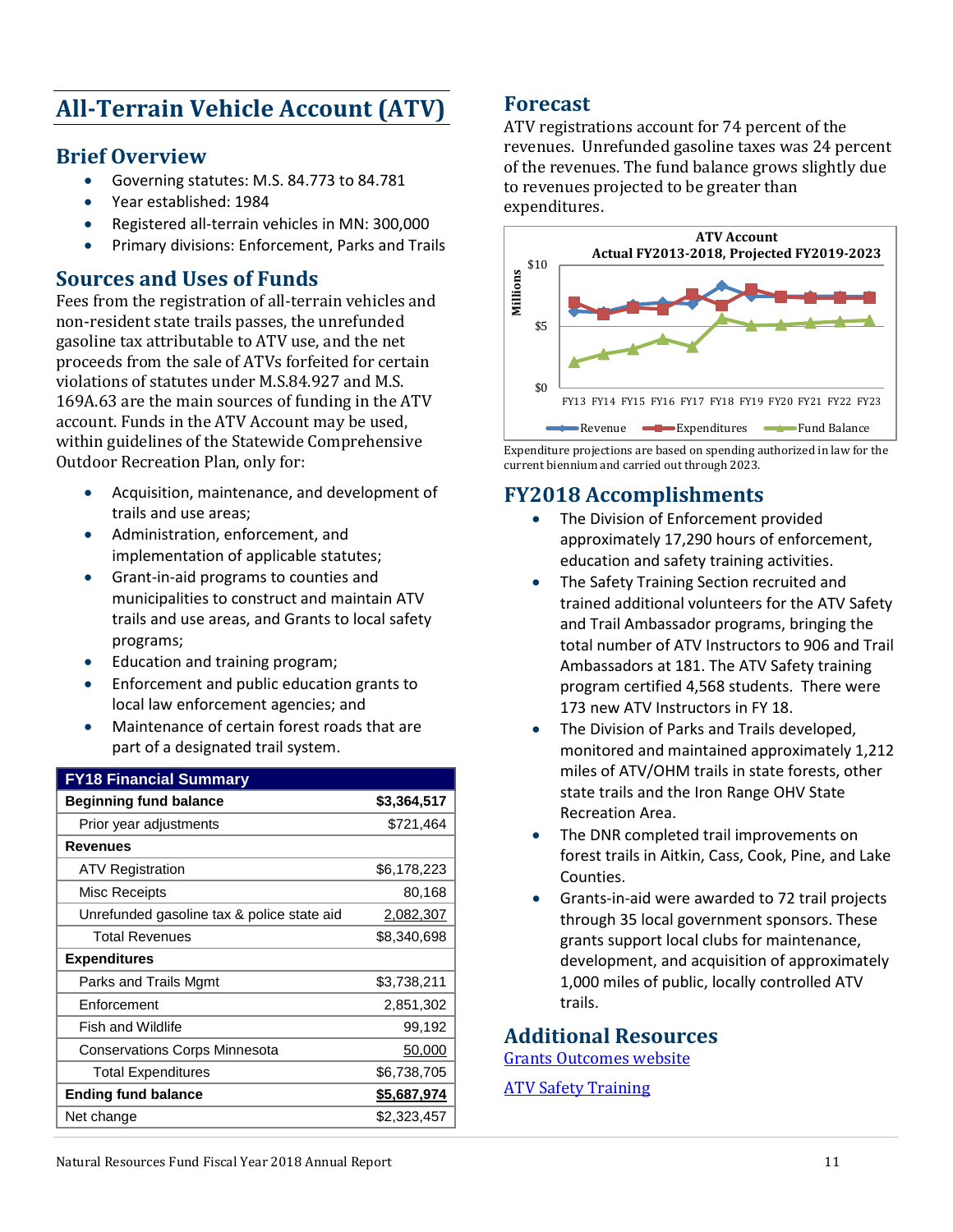# <span id="page-11-0"></span>**Off-Highway Motorcycle Account (OHM)**

### **Brief Overview**

- Governing statute: M.S. 84.773 to 84.781
- Year established: 1993
- Primary divisions: Enforcement, Parks and Trails

# **Sources and Uses of Funds**

The sources of funding for the account include registration fees for OHMs and the unrefunded gasoline taxes attributable to OHM use. Money in the account may only be spent for:

- Administration, enforcement, and implementation of OHM sections of statutes (M.S. 84.787 to 84.795);
- Acquisition, maintenance, and development of OHM trails and use areas; and
- Grants-in-aid to counties and municipalities to construct and maintain OHM trails and use areas. Grants must be guided by the Statewide Comprehensive Outdoor Recreation Plan.

| <b>FY18 Financial Summary</b>              |           |
|--------------------------------------------|-----------|
| <b>Beginning fund balance</b>              | \$562,726 |
| Prior year adjustments                     | \$53,223  |
| <b>Revenues</b>                            |           |
| <b>OHM Registration</b>                    | \$135,313 |
| Misc Receipts                              | 6,309     |
| Unrefunded gasoline tax & police state aid | 343,006   |
| <b>Total Revenues</b>                      | \$484,628 |
| <b>Expenditures</b>                        |           |
| Parks and Trails Mgmt                      | \$405,949 |
| Enforcement                                | 109,263   |
| <b>Fish and Wildlife</b>                   | 1,193     |
| <b>Conservations Corps Minnesota</b>       | 10,000    |
| <b>Total Expenditures</b>                  | \$526,405 |
| <b>Ending fund balance</b>                 | \$574,172 |
| Net change                                 | \$11,446  |

#### **Forecast**

OHM registrations account for 28 percent of the revenues in this account. Unrefunded gasoline tax revenue was 70 percent of the revenues. The fund balance has been declining and will be managed by reducing expenditures. The fund balance is expected to continue to decline due to appropriations exceeding revenue.



Expenditure projections are based on spending authorized in law for the current biennium and carried out through 2023.

### **FY2018 Accomplishments**

- Developed, monitored, and maintained OHM trails that were open to the public including the Iron Range OHV Recreation Area. More than 858 motorized miles of ATV/OHM trails and 143 single-track OHM miles are open for public use on state forest lands.
- Monitor trail systems each season and address maintenance needs as they arise. Seven grants to counties, cities, and townships, working with local clubs for the maintenance, development, and acquisition on approximately 200 miles of public, locally controlled OHM trails.
- Provided OHM law enforcement; safety training, trail monitoring and grants (57 combined grants) were issued to local law enforcement agencies to provide for enforcement and education activities relating to OHM use around the state.
- Approximately 873 hours were utilized by division staff relation to OHM law enforcement and safety training activities.

# **Additional Resources**

[OHM safety training](http://www.dnr.state.mn.us/safety/vehicle/ohm/index.html) 

<span id="page-11-1"></span>[OHM grants-in-aid](http://www.dnr.state.mn.us/grants/recreation/gia_ohm.html)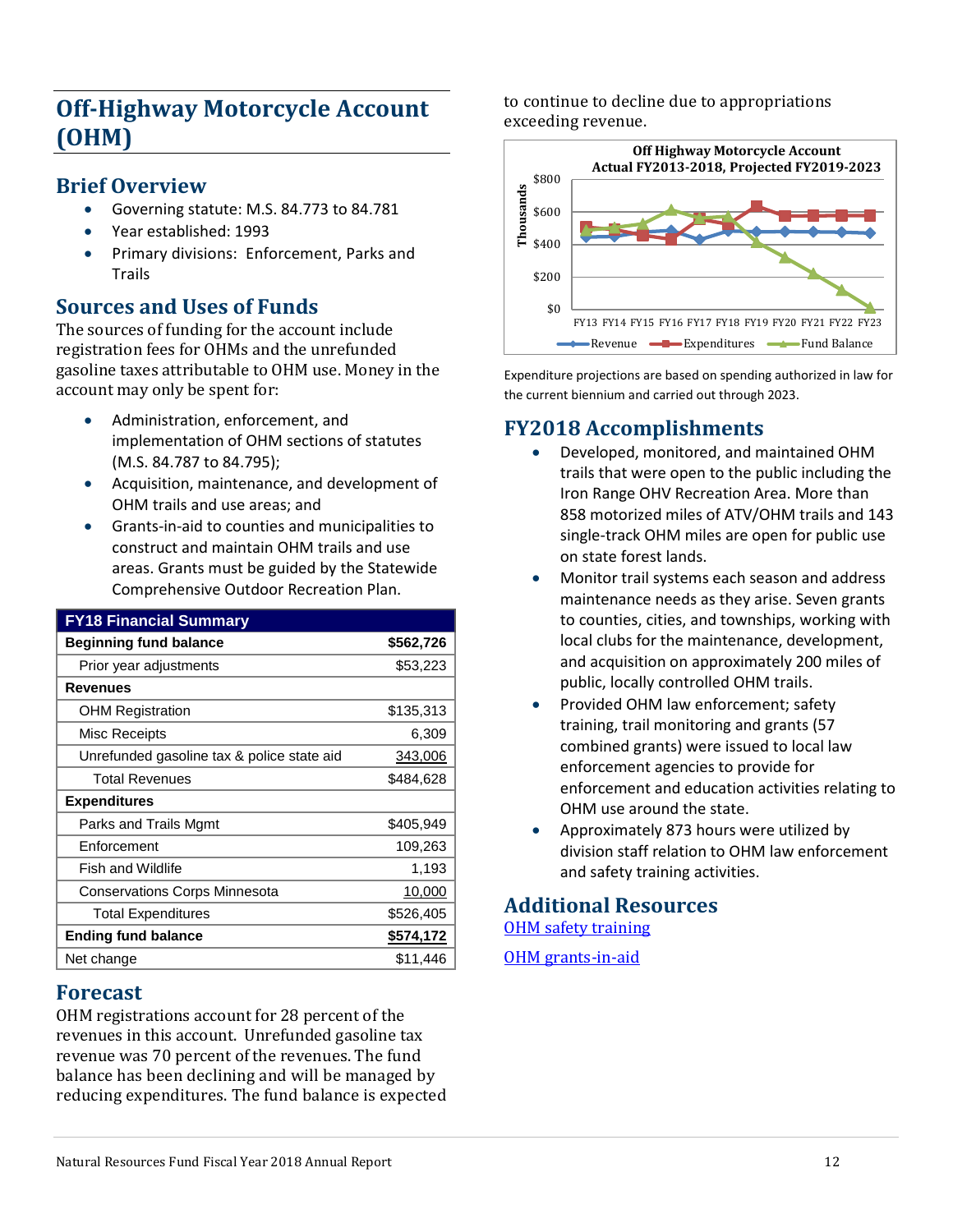# **Off-Road Vehicle Account (ORV)**

### **Brief Overview**

- Governing statute: M.S. 84.773 to 84.781
- Year established: 1993
- OHV Trails: 2,700 miles
- Primary divisions: Enforcement, Parks and Trails

### **Sources and Uses of Funds**

Fees from the registration of off-road vehicles and revenues from unrefunded gasoline tax attributable to off-road vehicle use are the principal revenue sources. Money in the ORV Account may only be spent for:

- Administration, enforcement, and implementation of M.S. 84.773 to 84.805;
- Acquisition, maintenance, and development of off-road vehicle trails and use areas;
- Grant-in-aid programs to counties and municipalities to construct and maintain offroad vehicle trails and use areas;
- Grants-in-aid to local safety programs; and
- Enforcement and public education grants to local law enforcement agencies.

| <b>FY18 Financial Summary</b>              |                    |
|--------------------------------------------|--------------------|
| <b>Beginning fund balance</b>              | \$3,366,403        |
| Prior year adjustments                     | \$182,754          |
| Revenues                                   |                    |
| <b>ORV Registration</b>                    | \$54,518           |
| Misc Receipts                              | 11,373             |
| Unrefunded gasoline tax & police state aid | 1,214,006          |
| <b>Total Revenues</b>                      | \$1,279,897        |
| <b>Expenditures</b>                        |                    |
| Parks and Trails Mgmt                      | \$728,434          |
| Enforcement                                | 250,173            |
| <b>Fish and Wildlife</b>                   | 4,102              |
| <b>Conservations Corps Minnesota</b>       | 30,000             |
| <b>Total Expenditures</b>                  | \$1,012,709        |
| <b>Ending fund balance</b>                 | <u>\$3,816,345</u> |
| Net change                                 | \$449,942          |
|                                            |                    |

#### **Forecast**

ORV registrations account for 4 percent of the revenue in this account. Revenues from unrefunded gasoline taxes was 94 percent. The fund balance

peaked in FY18 and will start to decline due to appropriations slightly exceeding revenues.



Expenditure projections are based on spending authorized in law for the current biennium and carried out through 2023.

### **FY2018 Accomplishments**

- Provided ORV law enforcement, safety training, trail monitoring and grants (57 combined grants) were issued to local law enforcement agencies to provide law enforcement and education activities relating to ORV use around the state.
- Approximately 1,164 hours were utilized by division staff relating to ORV law enforcement and safety training activities.
- Developed, monitored, administered and maintained 47 miles of ORV recreational trails and 36 miles at the Iron Range OHV Recreation Area. In process of planning an adventure touring route from border to border across the northern half of the state for highway licensed high clearance vehicles capable of being ORV registered.
- Provided \$13,700 in grants to counties and cities, for the maintenance, development, and acquisition of public, locally controlled ORV trails and areas.
- Regional Parks and Trails Acquisition and Development staff continued to work on new projects with the clubs and local government sponsors.

**Additional Resources**

<span id="page-12-0"></span>[Grants Outcomes](http://www.dnr.state.mn.us/grants/outcomes/index.html) [ORV safety training](http://www.dnr.state.mn.us/safety/vehicle/orv/index.html) [ORV grants-in-aid](http://www.dnr.state.mn.us/grants/recreation/gia_fourwheel.html)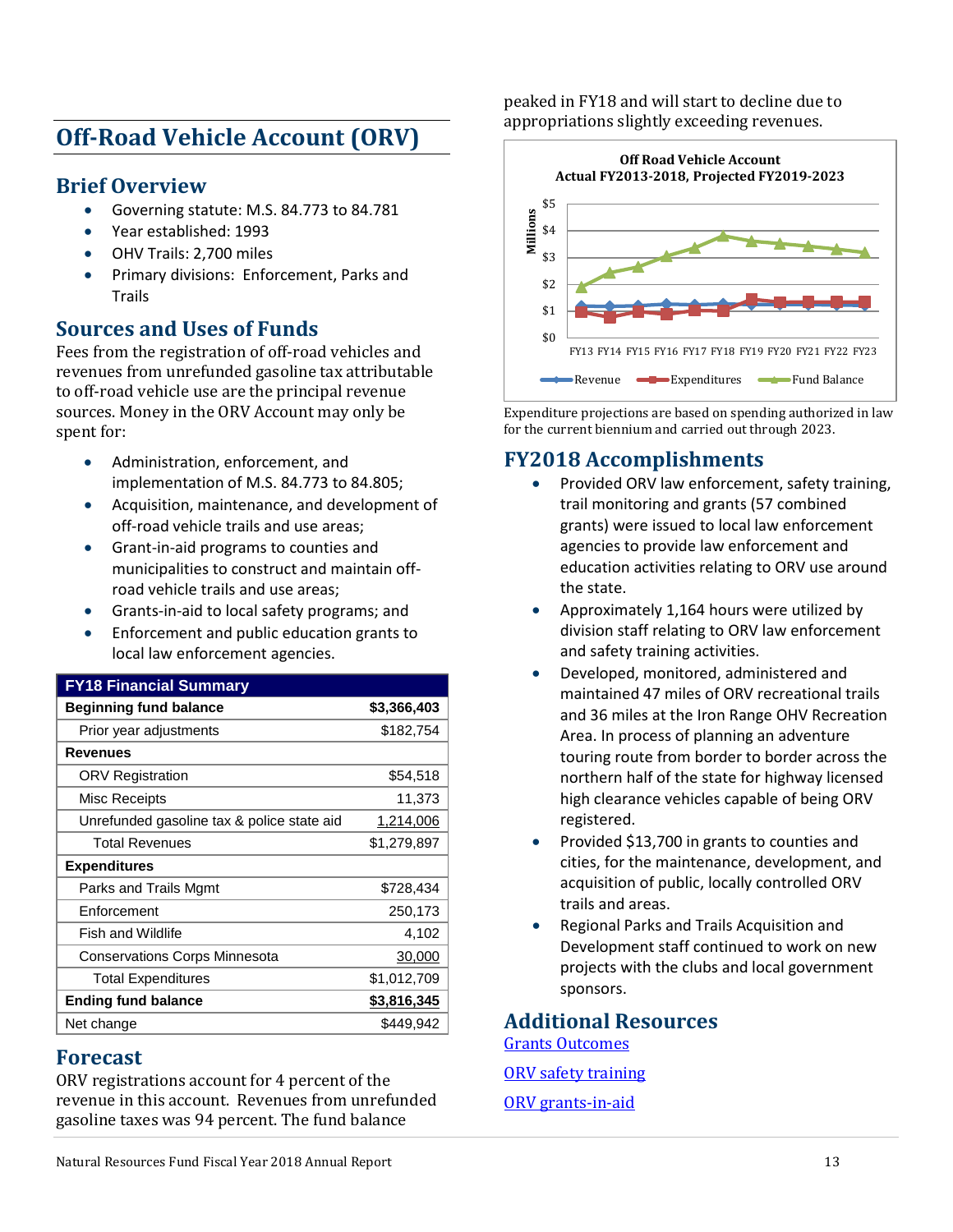# **Cross-Country Ski Account**

### **Brief Overview**

- Governing statute: M.S. 85.43
- Year established: 2004 (program established in 1983)
- Ski trails: 1,100 miles
- Primary division: Parks and Trails

# **Sources and Uses of the Funds**

Receipts from cross-country ski trail passes are deposited into this account and used for maintenance and grooming of cross country ski trails.

Money deposited in the Cross-Country Ski Account is to be used for grants-in-aid (GIA) for cross-country ski trails sponsored by local units of government and special park districts.

The DNR administers 1,100 miles of state-operated and grant-in-aid cross-country ski trails statewide. By purchasing a ski pass, cross-country skiers support the maintenance and grooming of these cross-country ski trails. Most grant-in-aid crosscountry ski trails are maintained by local ski club volunteers.

| <b>FY18 Financial Summary</b>        |              |
|--------------------------------------|--------------|
| <b>Beginning fund balance</b>        | \$313,941    |
| Prior year adjustments               | \$59,259     |
| <b>Revenues</b>                      |              |
| Cross Country Ski Permit             | \$210,144    |
| Misc Receipts                        | 2,510        |
| <b>Total Revenues</b>                | \$212,654    |
| <b>Expenditures</b>                  |              |
| Parks and Trails Mgmt                | \$337,758    |
| <b>Conservations Corps Minnesota</b> | 15,000       |
| <b>Total Expenditures</b>            | \$352,758    |
| <b>Ending fund balance</b>           | \$233,096    |
| Net change                           | $(\$80,845)$ |

### **Forecast**

Revenues and expenditures vary considerably from year to year due to snow fall. Revenues decreased by 3 percent this year. The fund balance is showing a decline due to appropriations exceeding projected revenues.



Expenditure projections are based on spending authorized in law for the current biennium and carried out through 2023. The department will manage levels of spending to ensure the account does not go negative as shown above

# **FY2018 Accomplishments**

- Awarded 40 Cross-Country Ski Grants-in-aid (GIA) to local units of government, many partnering with local ski clubs. The grants helped provide 735 miles of GIA ski trails statewide.
- The department allocated \$75,000 toward the grooming of 378 miles of cross-country ski trails maintained by the DNR in state parks, state forests, and on state trails.

### **Additional Resources**

[Minnesota DNR Cross-Country Ski](http://www.mndnr.gov/skiing/index.html)

[Purchase a cross-country ski pass online](http://www.dnr.state.mn.us/licenses/skipass/index.html)

[Cross Country Ski Trail Grants-in-Aid \(GIA\)](http://www.dnr.state.mn.us/grants/recreation/gia_crosscountry.html)

<span id="page-13-0"></span>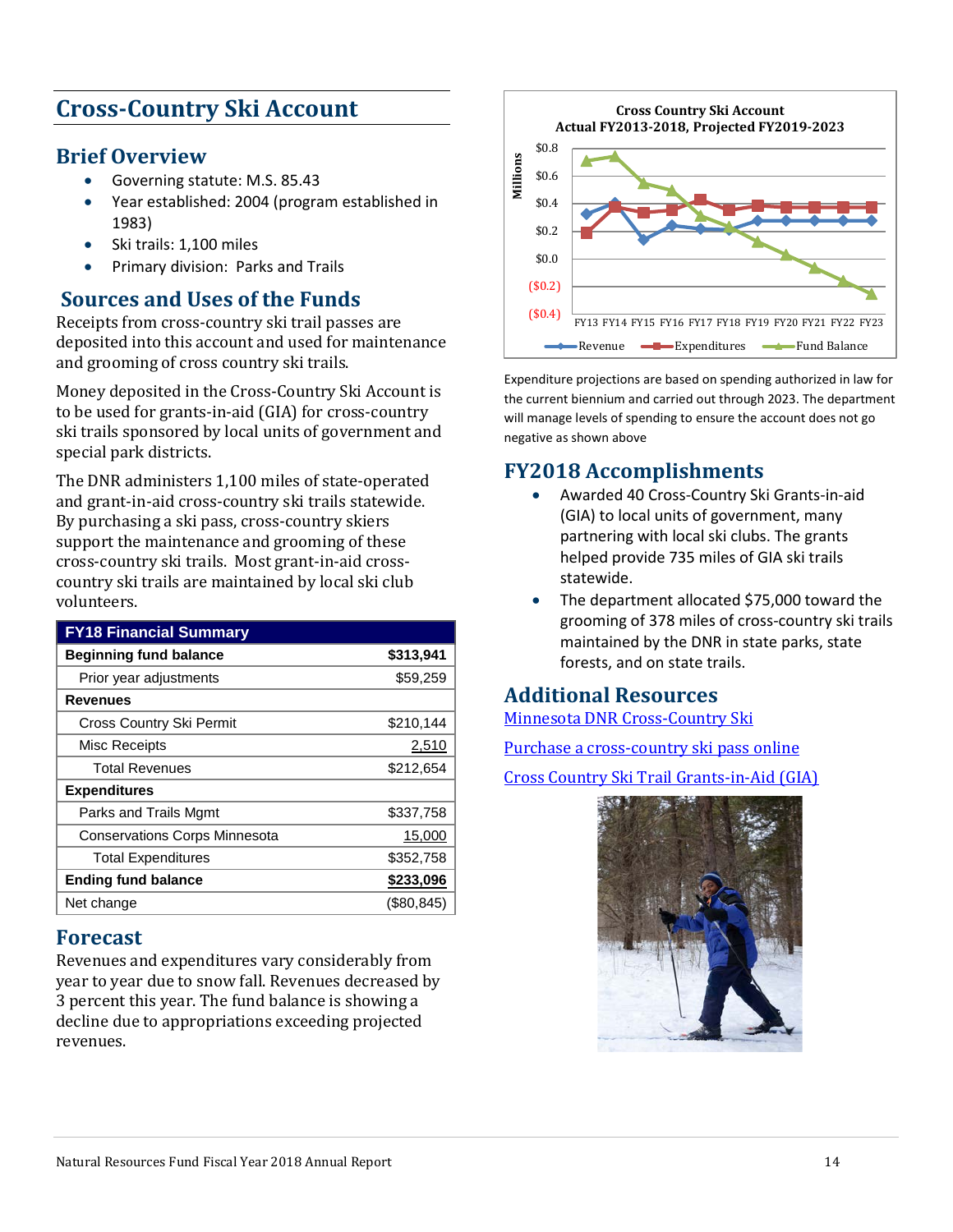# **Forest Management Investment Account**

#### **Brief Overview**

- Governing statute: M.S. 89.039
- Year established: 2004
- State forests in MN: 59
- Forest roads: 2,360 miles
- Primary division: Forestry

### **Sources and Uses of Funds**

The Forest Management Investment Account (FMIA) was established to create a direct connection between state timber program revenues and expenditures. Primary sources of funding to the FMIA are revenues earned from state land timber sales and related activities.. On average, 30,000 acres of timberland are regeneration harvested and 10,000 acres are thinned or selectively harvested each year supplying the state's forest industry with quality wood fiber used for the manufacture of paper, lumber, structural panels, and specialty products.

FMIA dollars can be spent, subject to appropriation by the Legislature, in accordance with the forest management policy and plan, for these purposes:

- State timber sales planning, layout, and administration, contract marking of commercial thinning sales, forest inventory, and cultural resource reviews; and
- State land reforestation and timber stand improvement, including forest pest management.

| <b>FY18 Financial Summary</b>        |              |
|--------------------------------------|--------------|
| <b>Beginning fund balance</b>        | \$8,119,985  |
| Prior year adjustments               | \$46,631     |
| <b>Revenues</b>                      |              |
| Timber sales, interest & penalty     | \$3,679,819  |
| Misc Receipts                        | 102,396      |
| Con Con, Univ, School Trust, etc     | 10,037,385   |
| <b>Total Revenues</b>                | \$13,819,600 |
| <b>Expenditures</b>                  |              |
| Forest Management                    | \$13,220,525 |
| <b>Lands and Minerals</b>            | 344,000      |
| <b>Conservations Corps Minnesota</b> | 50,000       |
| <b>Total Expenditures</b>            | \$13,614,525 |
| <b>Ending fund balance</b>           | \$8,371,691  |

#### **FY18 Financial Summary**

Net change \$251,706

#### **Forecast**

The fund balance is projected to grow beyond the previous peak in FY18 because to projected revenues are greater than appropriations.



Expenditure projections are based on spending authorized in law for the current biennium and carried out through 2023.

### **FY2018 Accomplishments**

- Offered for sale a total of 1,160,292 cord equivalents, including 926,516 "new" cord equivalents (cords and thousand board feet units only). Timber sold totaled 831,933 cord equivalents and timber harvested totaled 743,183 cord equivalents.
- Acres totaling 1,673 received site preparation for reforestation, 3,010 acres were planted, 5,063 acres were direct seeded, and 1,620 acres were released from competition. 1,124 acres underwent timber stand improvement. Regeneration surveys were completed on 13,463 acres. Some 7,575 acres were protected from animal browse damage by bud capping or repellents. About 6,504 miles of state forest system roads were graded at least once. Rightof-way maintenance was completed on 946 miles and 18 miles were graveled. Forest inventory was updated by area staff on 73,829 acres.

# **Additional Resources**

[DNR M.S. 16A.125 Trust Cost Certification Report –](https://www.dnr.state.mn.us/aboutdnr/reports/index.html) [Legislative Reports by Fiscal Year](https://www.dnr.state.mn.us/aboutdnr/reports/index.html)

[DNR Biennial Operating Budget](http://www.dnr.state.mn.us/aboutdnr/budget/index.html) 

<span id="page-14-0"></span>[Division of Forestry Website](http://www.dnr.state.mn.us/forestry/index.html)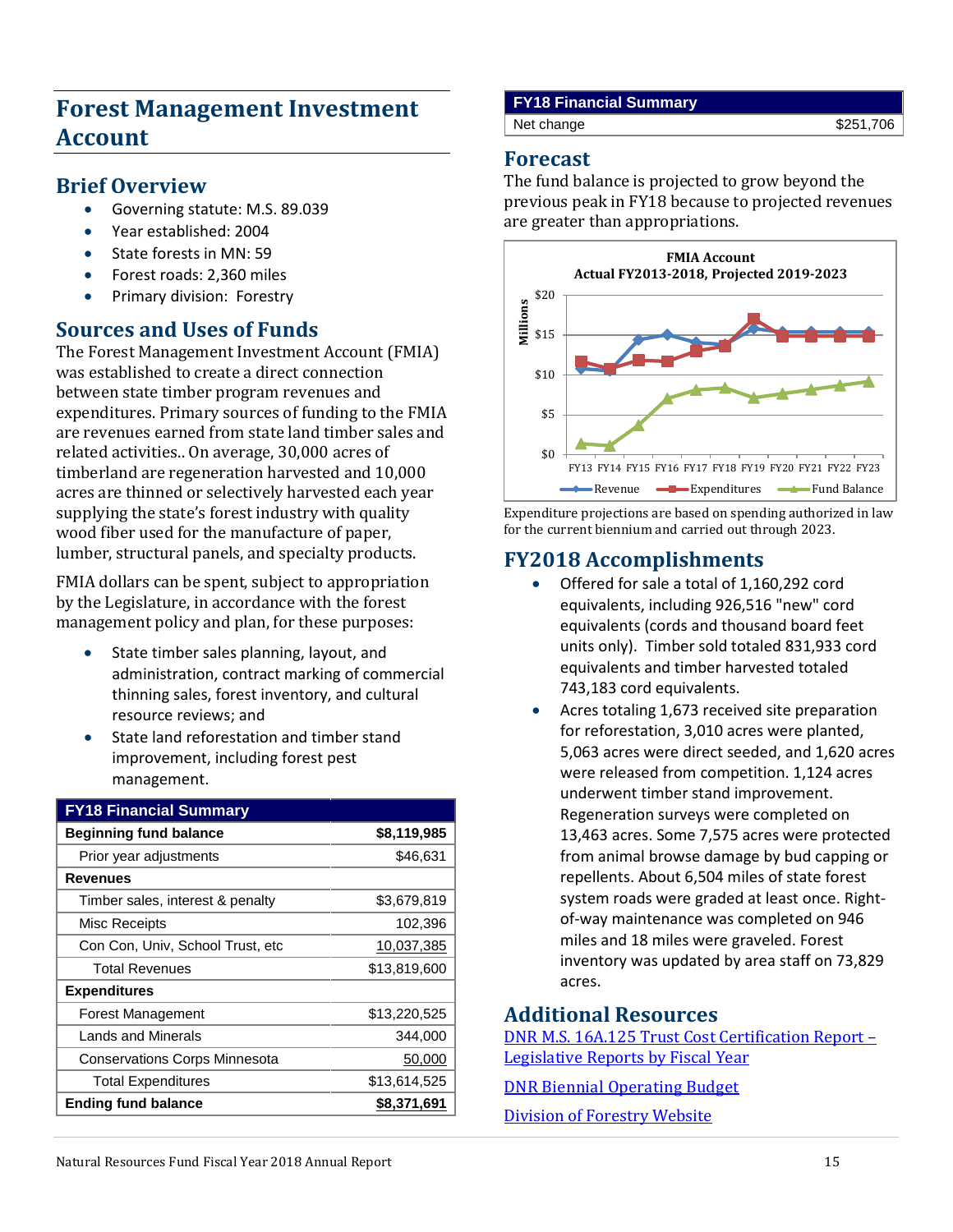# **Invasive Species Account**

### **Brief Overview**

- Governing statute: M.S. 84D.15
- Year established: 2007 (program established in 1991)
- Primary Division: Ecological and Water Resources

### **Sources and Uses of the Funds**

A surcharge on watercraft licenses under M.S. 86B.415, subd. 7, and civil penalties for violations of the law related to prohibited invasive species under M.S. 84D.13 are deposited into the account. Receipts from an annual \$5 surcharge on nonresident fishing licenses under M.S. 97A.475, subd. 7 are transferred each year from the Game & Fish Fund to the Invasive Species Account. The watercraft surcharge accounts for 42 percent of total revenues while the nonresident fishing surcharge accounts for 34 percent.

Funds from the Invasive Species Account are used for management of invasive species and implementation of Chapter 84D. Major activities include control of invasive species, watercraft inspection, public awareness, law enforcement, assessment and monitoring, management planning, and research.

| <b>FY18 Financial Summary</b>            |             |
|------------------------------------------|-------------|
| <b>Beginning fund balance</b>            | \$1,145,982 |
| Prior year adjustments                   | \$53,051    |
| <b>Revenues</b>                          |             |
| Watercraft Surcharge                     | \$1,355,188 |
| Misc Receipts                            | 19,012      |
| Non Res Fishing Lic Surcharge, Water Rec |             |
| Account                                  | 1,872,220   |
| <b>Total Revenues</b>                    | \$3,246,420 |
| <b>Expenditures</b>                      |             |
| Ecological and Water Resources Mgmt      | \$2,884,997 |
| Enforcement                              | 339,516     |
| <b>Conservations Corps Minnesota</b>     | 25,000      |
| <b>Total Expenditures</b>                | \$3,249,513 |
| <b>Ending fund balance</b>               | \$1,195,940 |
| Net change                               | \$49,958    |

#### **Forecast**

The fund balance has been declining for many years due to appropriations exceeding revenues. Each year DNR ensures a positive balance by reducing expenditures.



Expenditure projections are based on spending authorized in law for the current biennium and carried out through 2023. The department will manage levels of spending to ensure the account does not go negative as shown above

# **FY2018 Accomplishments**

- The DNR in partnered with University of Minnesota Extension and the Minnesota Aquatic Invasive Species Research Center to put on a one-day aquatic plant identification workshop, designed for consultants who conduct aquatic plant surveys for hire.
- Worked with partners to implement several starry stonewort management pilot projects. This included hand pulling by DNR staff in Grand Lake for the second year, which so far has led to containment of the microalgae. The DNR also gave out four grants using federal funds (total \$13,000) for SSW control projects.
- A series of four regional AIS workshops (100 participants from 39 counties) and a series of four learning sessions (65 attendees from 28 counties) were held around the state.
- Watercraft inspection training was provided to over 950 local government units (LGU).
- Completed the first year of a two-year pilot study to evaluate that allowing lake service provider businesses to remove water-related equipment with zebra mussels attached.

#### **Additional Resources**

[Invasive species program](http://www.dnr.state.mn.us/eco/invasives/index.html)

[Aquatic invasive species grants and partnerships](http://www.dnr.state.mn.us/grants/aquatic_invasive/index.html)

[Invasive Species of Aquatic Plants and Wild Animals](https://files.dnr.state.mn.us/aboutdnr/reports/legislative/2012_invasive_species_annual_report_final.pdf)  [in Minnesota, Annual Report 2012](https://files.dnr.state.mn.us/aboutdnr/reports/legislative/2012_invasive_species_annual_report_final.pdf)

<span id="page-15-0"></span>[Summary Report](https://files.dnr.state.mn.us/aboutdnr/reports/legislative/2012_invasive_species_annual_report_final_summary.pdf)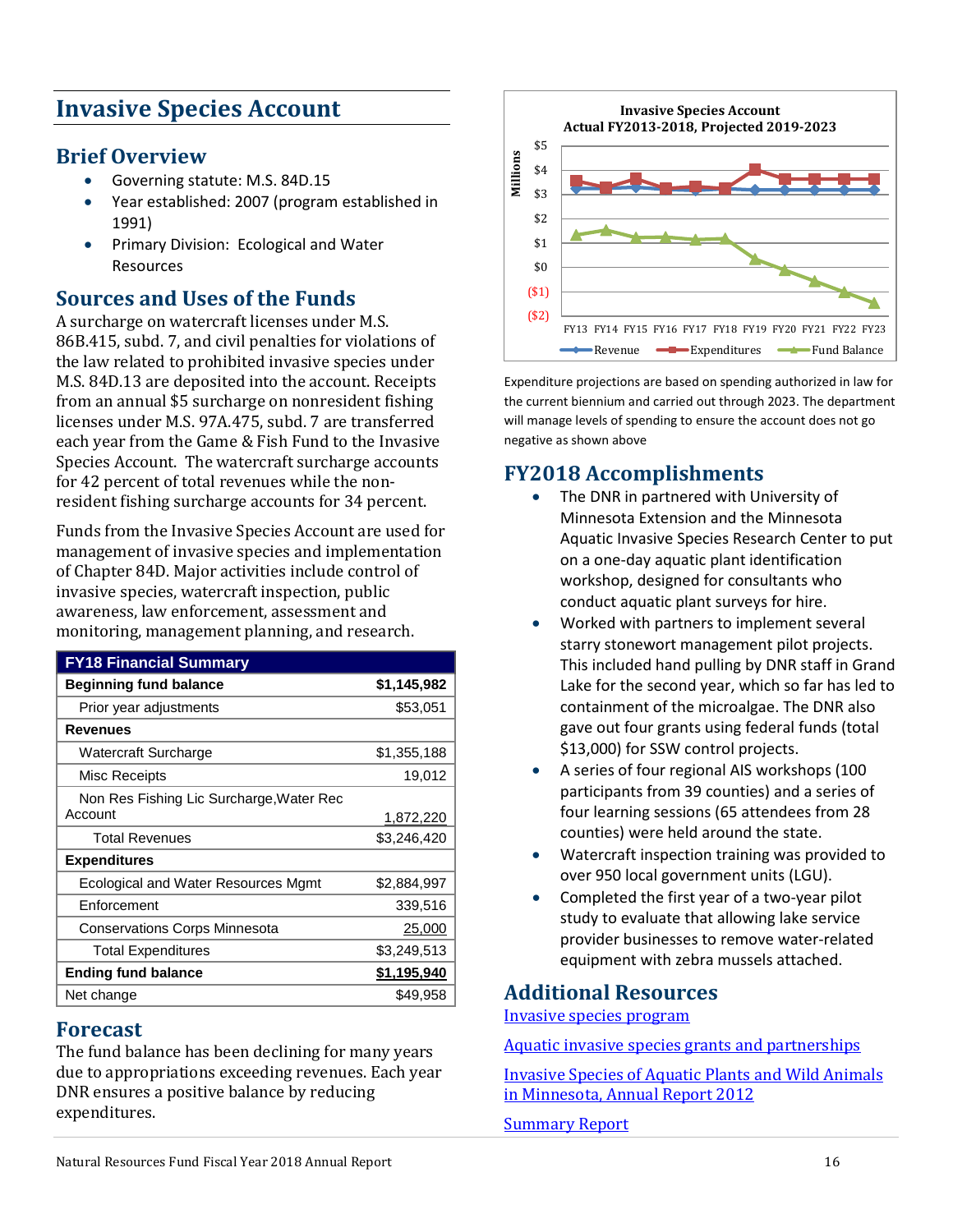# **Land Acquisition Account**

### **Brief Overview**

- Governing statute: M.S. 94.16 and 94.165
- Year established: 1984
- Land leases: 2,405
- Primary divisions: Forestry, Fish and Wildlife, Parks and Trails

# **Sources and Uses of the Funds**

Receipts from the sale of acquired state natural resource land administered by the DNR are credited to the Land Acquisition Account to provide funding to acquire additional state natural resource land in the Outdoor Recreation System and to cover the costs of sale of surplus state land. These funds help the DNR reach the following goals:

- Consolidating state forest land into large contiguous blocks to increase forest management efficiencies and protect critical forest habitat;
- Acquiring privately-owned "in-holdings" within state parks; and
- Acquiring recreation access; and lands with significant natural resource characteristics.

| <b>FY18 Financial Summary</b> |           |
|-------------------------------|-----------|
| <b>Beginning fund balance</b> | \$760,633 |
| Prior year adjustments        | \$56,158  |
| <b>Revenues</b>               |           |
| Sale of Land                  | \$288,339 |
| Misc Receipts                 | 61,160    |
| <b>Total Revenues</b>         | \$349,499 |
| <b>Expenditures</b>           |           |
| <b>Forest Management</b>      | \$62,260  |
| Parks and Trails Mgmt         | 22,233    |
| <b>Fish and Wildlife</b>      | 94,445    |
| <b>Total Expenditures</b>     | \$178,938 |
| <b>Ending fund balance</b>    | \$987,352 |
| Net change                    | \$226.719 |

### **Forecast**

The balance of the fund dropped in FY2014 due to increased land acquisition costs. While the amount of the fund balance decreased again in FY2015, an increase in lands sold in FY2015 and FY2016 helped to stem that decline. The fund balance is projected to increase through FY2023.



Expenditure projections are based on spending authorized in law for the current biennium and base appropriations carried out through 2023.

# **FY2018 Accomplishments**

- Used to support acquisition of two parcels in Hubbard County, 350 acres and 40 acres respectively; as well as an 80 acre acquisition in Crow Wing County.
- Division of Parks and Trails completed acquisitions at Nerstrand Big Woods State Park, Lake Bemidji State Park, Lake Bronson State Park and Sibley State Park totalling 44 acres; and completed a 1/3 acre land sale on Sakatah State Trail in Rice County.
- In FY18 the FAW Land Acquisition Account was used for transaction costs related to 24 sales and 4 exchanges. There were 5 acquisitions of school trust parcels for which transaction costs were also supported by this account. Four sales were concluded in FY18 that have resulted in revenue to the account.

# <span id="page-16-0"></span>**Additional Resources**

[Division of Lands and Minerals](http://www.dnr.state.mn.us/lands_minerals/contacts.html)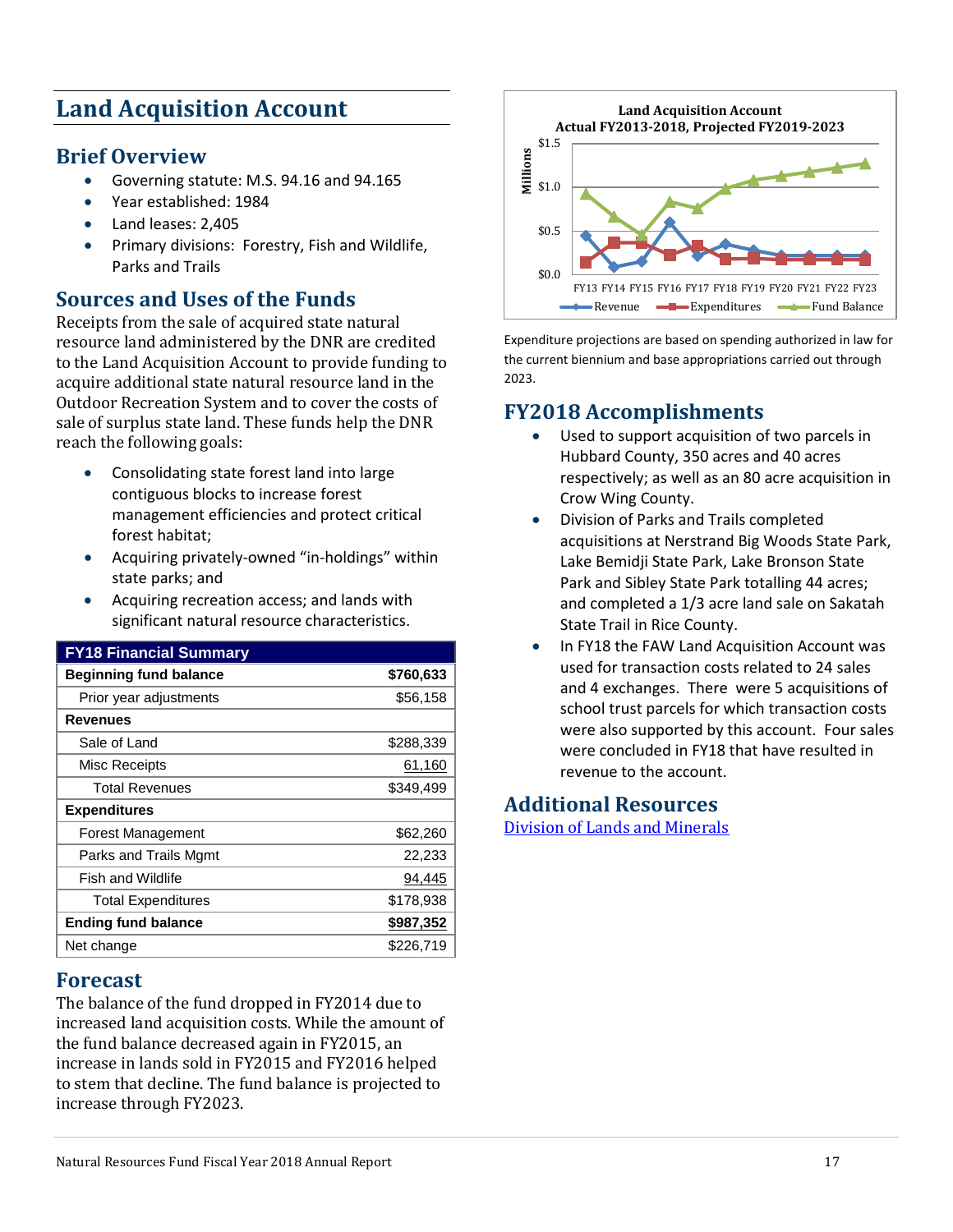# **State Land & Water Conservation (LAWCON) Account**

### **Brief Overview**

- Governing statute: M.S. 84.0264 (previously 116P.14)
- Year established: 2001
- Primary Division: Parks and Trails

# **Sources and Uses of the Funds**

From 1965 to 2015, Minnesota has received over \$74 million from the federal Land & Water Conservation Fund. M.S. 84.0624 distributes 50 percent of each annual apportionment to projects developed, acquired, or maintained by local units of government. The State distributes these funds through the Outdoor Recreation, Regional Park, and Natural and Scenic Areas grant programs. The other 50 percent is allocated to state acquisition and development projects of the state outdoor recreation system as defined in M.S. 86A, and for administrative expenses necessary to maintain the state's eligibility for the federal Land & Water Conservation Fund grant program.

Each year, the State identifies the specific acquisition and development projects to which its annual federal LAWCON apportionment will be obligated. As the projects are completed, the federal LAWCON funds are reimbursed to the State. All money received by the State for local units of government is appropriated annually and reimbursed to the project sponsor. All money received for state agency projects is deposited in the State LAWCON Account.

| <b>FY18 Financial Summary</b>     |             |
|-----------------------------------|-------------|
| <b>Beginning fund balance</b>     | \$649,085   |
| Prior year adjustments            | \$1,229,526 |
| <b>Revenues</b>                   |             |
| <b>Federal Reimbursement</b>      | \$644       |
| <b>LAWCON Local Reimbursement</b> | 198,083     |
| Misc Receipts                     | 57          |
| <b>Total Revenues</b>             | \$198,727   |
| <b>Expenditures</b>               |             |
| Parks and Trails Mgmt             | \$522,443   |
| <b>Ending fund balance</b>        | \$1,554,895 |
| Net change                        | \$905,810   |

### **Forecast**

This account is a reimbursement program and can fluctuate depending upon the timing of the expenditures and when revenues are collected. The fund balance is projected to increase.



Expenditure projections are based on spending authorized in law for the current biennium and carried out through 2023.

# **FY2018 Accomplishments**

- Completed the development of the new group camp, new campground loop, restroom and shower facilities, camping cabins, picnic shelters, furnishings, and utilities for outdoor recreation in Whitewater State Park. Completed a Minnesota Outdoor Activities Survey to provide information and direction for the 2019 State Comprehensive Outdoor Recreation Plan (SCORP).
- Completed grants to the cities of Wolf Lake, Plainview, Zumbrota and Cottage Grove to expand close to home recreation opportunities.
- Administered the grant program to continue the State's eligibility to receive future LAWCON apportionments from the National Park Service.

### **Additional Resources**

[Land and Water Conservation Fund \(LAWCON\)](http://www.dnr.state.mn.us/aboutdnr/lawcon/index.html)

[National Park Service, Land & Water Conservation](http://www.nps.gov/ncrc/programs/lwcf/index.htm)  Fund

[Statewide Comprehensive Outdoor Recreation Plan](https://www.dnr.state.mn.us/aboutdnr/reports/scorp/index.html)  (SCORP)

<span id="page-17-0"></span>[Parks and Natural Areas Funded by the Land & Water](http://files.dnr.state.mn.us/aboutdnr/lawcon/lawcon_1.pdf)  [Conservation Fund \(LAWCON\)](http://files.dnr.state.mn.us/aboutdnr/lawcon/lawcon_1.pdf)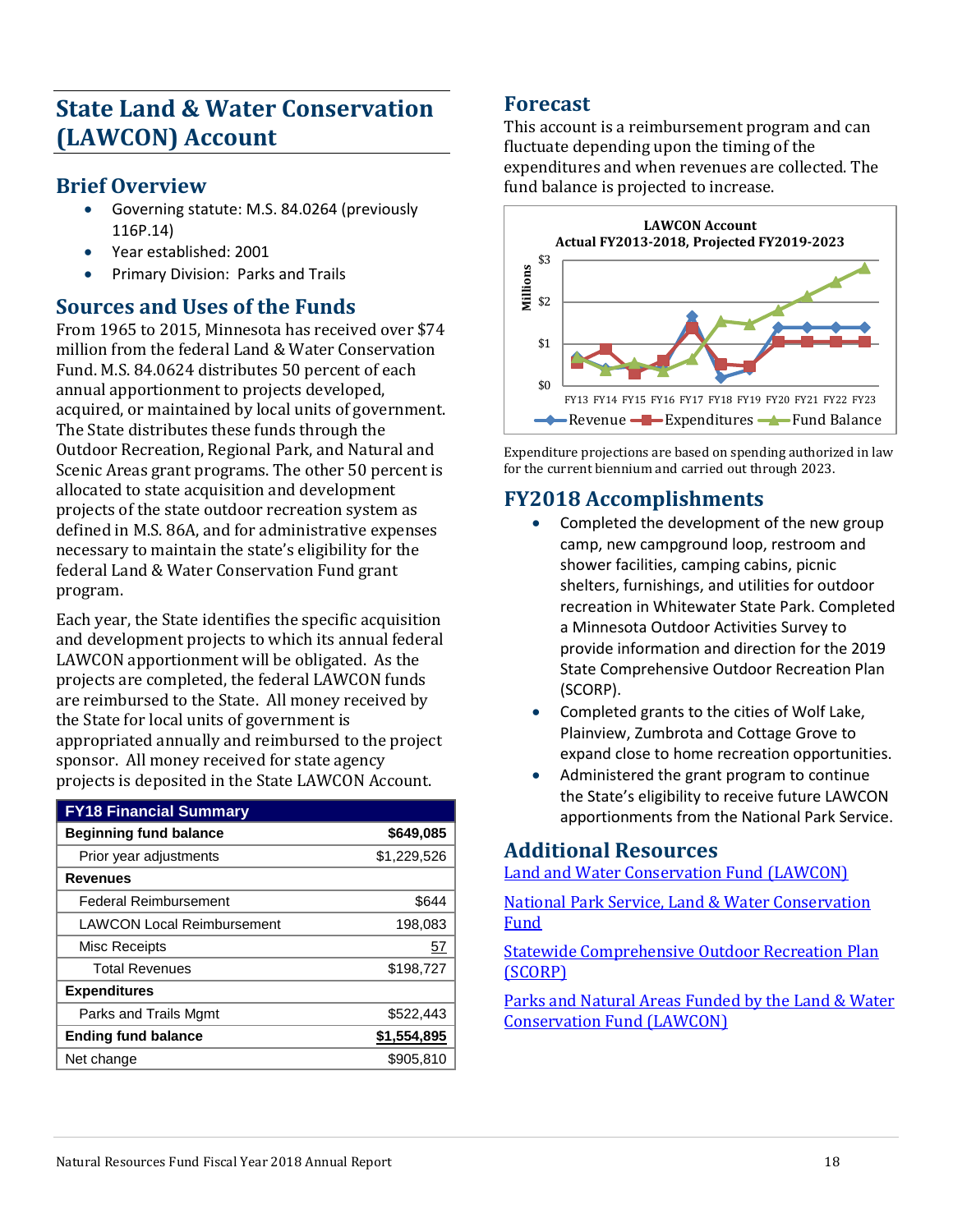# **Lottery in Lieu Accounts: State Parks & Trails Account**

### **Brief Overview**

- Governing statute: M.S 297A.94
- Year established: 2000
- Primary division: Parks and Trails

### **Sources and Uses of the Funds**

Legislation provided that the sales of state lottery tickets would be exempt from sales tax, and the lottery would make payments to the state treasury in lieu of the sales tax equal in amount to what the sales tax would have been on the gross proceeds of lottery ticket sales.

Under M.S. 297A.94 (e), 50 percent of the "lottery in lieu" receipts are credited to these four accounts. State Parks & Trails Account receives 22.5 percent; Metro Parks & Trails Account receives 22.5 percent; Local Trails Grants Account receives 3 percent; and the Zoos Account receives 2 percent. The funds must be used for specified purposes:

• State Parks and Trails Account (LIL) – money is spent only for state parks and trails

The State Parks & Trails LIL account provides funds to maintain and operate state parks and trails.

| <b>FY18 Financial Summary</b>            |             |
|------------------------------------------|-------------|
| <b>Beginning fund balance</b>            | \$937,556   |
| Prior year adjustments                   | \$68,897    |
| Revenues                                 |             |
| State Parks and Trails - Lottery in lieu | \$6,324,417 |
| Misc Receipts                            | 665         |
| <b>Total Revenues</b>                    | \$6,325,082 |
| <b>Expenditures</b>                      |             |
| Parks and Trails Mgmt                    | \$5,211,435 |
| Enforcement                              | 62,617      |
| <b>Conservations Corps Minnesota</b>     | 25,000      |
| <b>Total Expenditures</b>                | \$5,299,052 |
| <b>Ending fund balance</b>               | \$2,032,483 |
| Net change                               | \$1,094,927 |

# **Forecast**

The fund balance is projected to remain stable.



Expenditure projections are based on spending authorized in law for the current biennium and carried out through 2023.

# **FY2018 Accomplishments**

Total expenditures from this account are used to manage state parks and trails by:

- Maintaining the buildings and grounds for day and overnight use;
- Maintaining state non-motorized trails;
- Paying labor costs and purchasing supplies for these activities;
- Providing a safe environment for visitors, orientation, and visitor services; and
- Providing environmental education, resource management, interpretive services, and emergency maintenance when needed (i.e., broken water and sewer lines, power failures, downed trees, etc.).

# **Additional Resources**

[State Comprehensive Outdoor Recreation Plan](http://www.dnr.state.mn.us/aboutdnr/reports/scorp/index.html)

[DNR reports](http://www.dnr.state.mn.us/aboutdnr/reports/index.html)

[Strategic Conservation Agenda](http://www.dnr.state.mn.us/conservationagenda/index.html) 

[Minnesota State Parks Strategic Plan](https://www.dnr.state.mn.us/input/mgmtplans/strategic_plan/10year_2.html)

[Long range conservation plans and strategies](http://www.dnr.state.mn.us/grants/recreation/index.html)

[DNR publications](http://www.dnr.state.mn.us/publications/index.html)

**Recreation Grants** 

<span id="page-18-0"></span>[Parks & Trails](http://www.dnr.state.mn.us/trails_waterways/index.html)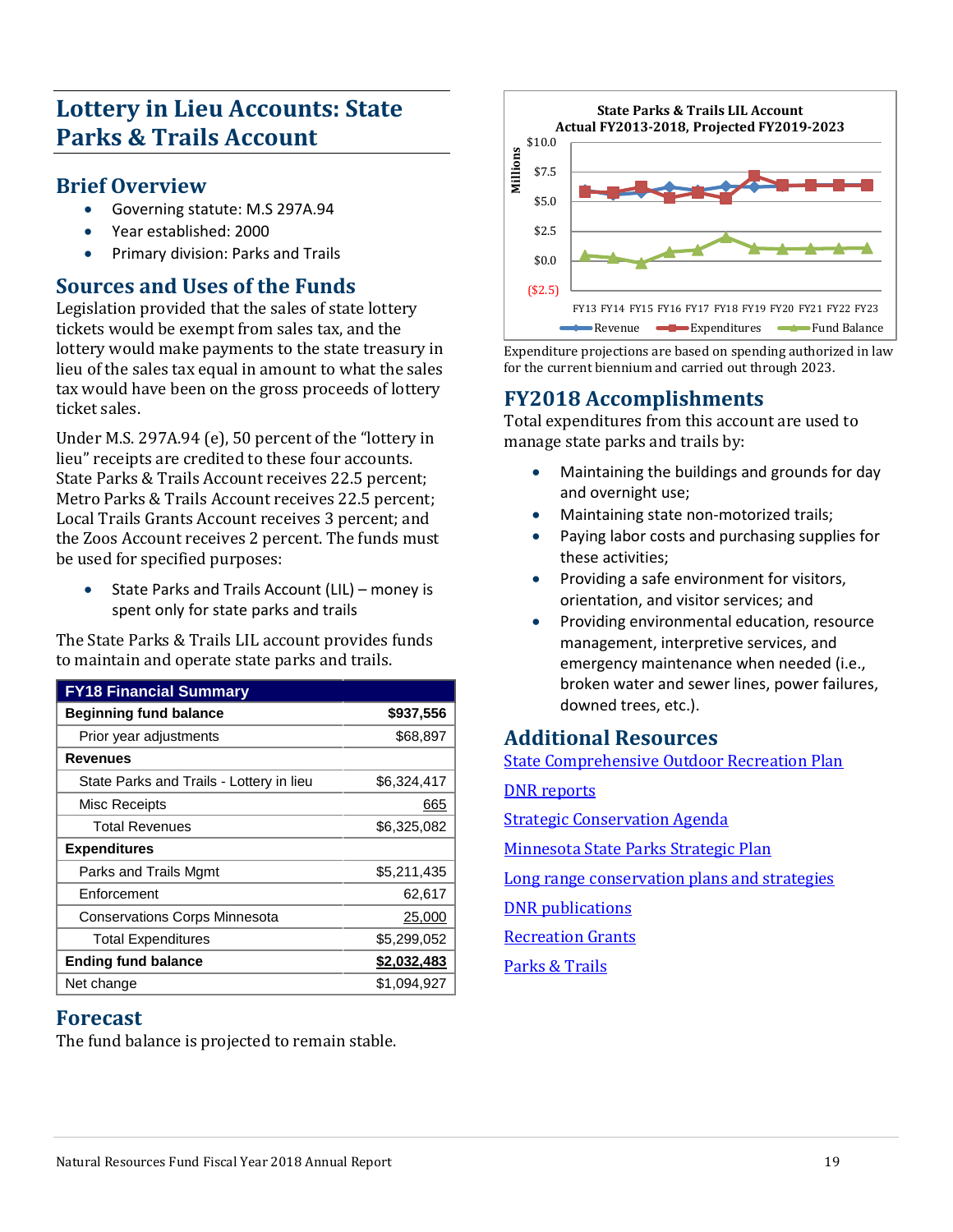# **Lottery in Lieu Accounts: Local Trails Grants Account**

### **Brief Overview**

- Governing statute: M.S. 297A.94
- Year established: 2000
- Primary division: Parks and Trails

### **Sources and Uses of the Funds**

Legislation provided that the sales of state lottery tickets would be exempt from sales tax, and the lottery would make payments to the state treasury in lieu of the sales tax equal in amount to what the sales tax would have been on the gross proceeds of lottery ticket sales.

Under M.S. 297A.94 (e), 50 percent of the "lottery in lieu" receipts are credited to these four accounts. State Parks & Trails Account receives 22.5 percent; Metro Parks & Trails Account receives 22.5 percent; Local Trails Grants Account receives 3 percent; and the Zoos Account receives 2 percent. The funds must be used for specified purposes:

• Local Trails Grants Account (LIL) – money is spent only for local trail grants and

This LIL grant funding is made through the Local Trail Connections Program and the Regional Trail Grant Program, established in MN Statutes 85.019. Funded grant projects include acquisition and betterment of public land and improvements needed for trails. Counties, cities, and towns are eligible for the grants.

| <b>FY18 Financial Summary</b>        |           |
|--------------------------------------|-----------|
| <b>Beginning fund balance</b>        | \$345,933 |
| Prior year adjustments               | \$3,583   |
| <b>Revenues</b>                      |           |
| Local Trails Grants- Lottery in lieu | \$843,256 |
| <b>Expenditures</b>                  |           |
| Parks and Trails Mgmt                | \$756,977 |
| <b>Ending fund balance</b>           | \$435,795 |
| Net change                           | \$89,862  |

### **Forecast**

Revenues remain steady through FY23. The fund balance is projected to decrease due to appropriations exceeding revenues starting in FY19.



Expenditure projections are based on spending authorized in law for the current biennium and carried out through 2023. The department will manage levels of spending to ensure the account does not go negative as shown above.

# **FY2018 Accomplishments**

There were 5 grants funded to local communities in FY2018 for Local Trail Connections, Regional Trails and Local Parks. These grants help to acquire and develop local recreation park facilities and trails to connect citizens with the outdoors.

# <span id="page-19-0"></span>**Additional Resources**

[Local Grants and Pass through](http://www.dnr.state.mn.us/grants/index.html) Appropriations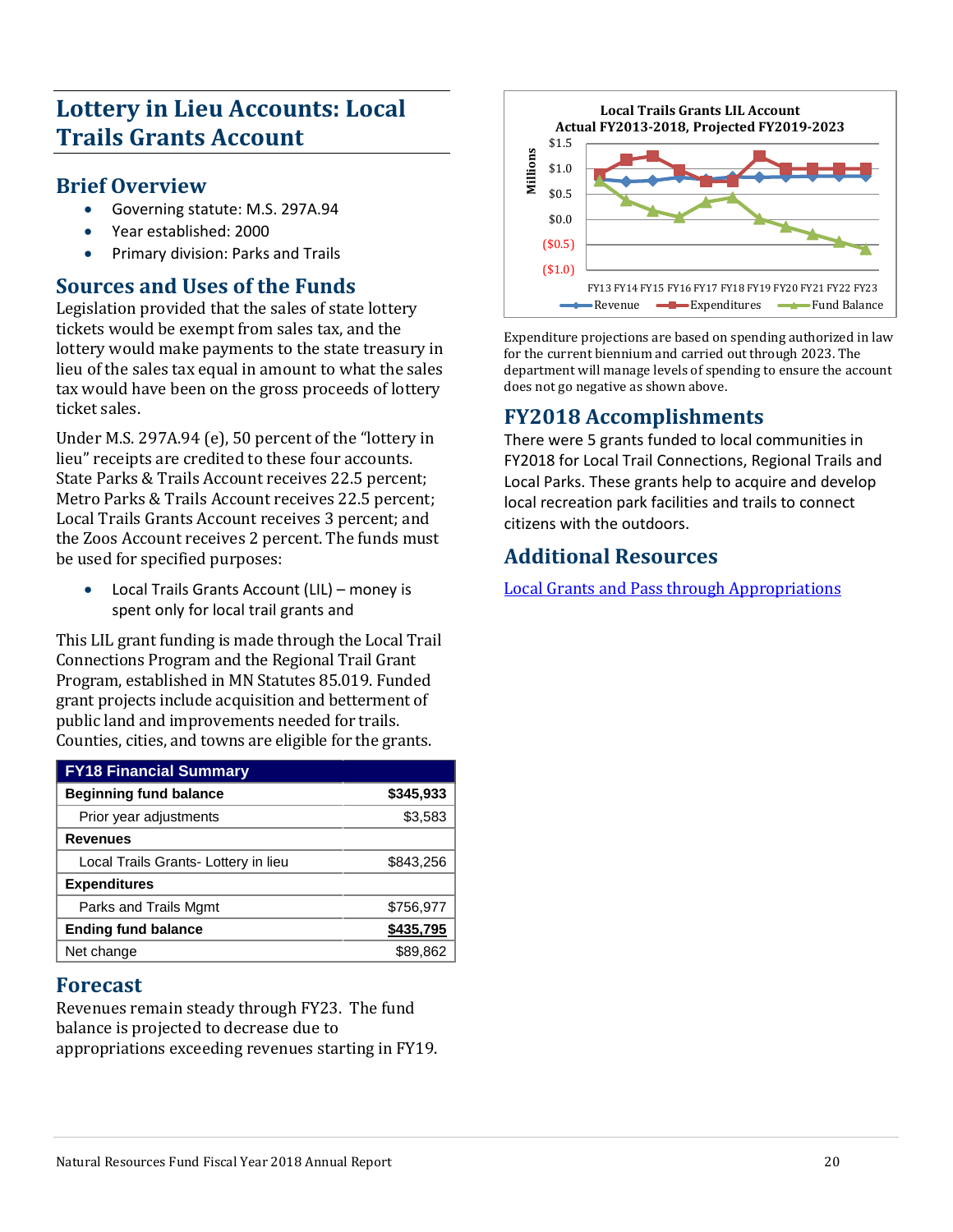# **Lottery in Lieu Accounts: Metro Parks & Trails Grants Account**

### **Brief Overview**

- Governing statute: M.S. 297A.94
- Year established: 2000
- Primary entity: Metropolitan Council

### **Sources and Uses of the Funds**

Legislation provided that the sales of state lottery tickets would be exempt from sales tax, and the lottery would make payments to the state treasury in lieu of the sales tax equal in amount to what the sales tax would have been on the gross proceeds of lottery ticket sales.

Under M.S. 297A.94 (e), 50 percent of the "lottery in lieu" receipts are credited to these four accounts. State Parks & Trails Account receives 22.5 percent; Metro Parks & Trails Account receives 22.5 percent; Local Trails Grants Account receives 3 percent; and the Zoos Account receives 2 percent. The funds must be used for specified purposes:

• Metropolitan Parks and Trails Account (LIL) – money is spent only for metro park and trails grants.

The Metropolitan Council allocates the Metro Parks & Trails funds to the metro region park boards. Recipients include the counties of Anoka, Washington, Ramsey, Scott, Carver, and Dakota; cities of St. Paul and Bloomington; the Minneapolis Park and Recreation Board; and the Three Rivers Park District.

| <b>FY18 Financial Summary</b>            |             |
|------------------------------------------|-------------|
| <b>Beginning fund balance</b>            | \$1,140,457 |
| Prior year adjustments                   | \$716,605   |
| <b>Revenues</b>                          |             |
| Metro Parks and Trails - Lottery in lieu | \$6,324,417 |
| <b>Expenditures</b>                      |             |
| <b>Metropolitan Council</b>              | \$6,000,000 |
| <b>Ending fund balance</b>               | \$2,181,479 |
| Net change                               | \$1,041,022 |

#### **Forecast**

The fund balance is slightly increasing due to revenues projected to exceed appropriations.



Expenditure projections are based on spending authorized in law for the current biennium and carried out through 2023.

### **FY2018 Accomplishments**

The Metropolitan Regional Parks System's LIL funds are used by the Metropolitan Council to support the work of the ten regional park implementing agencies across the seven-county Metropolitan Region. This parks system includes 44 regional parks, 12 park reserves and 8 special recreation features totaling about 55,000 acres open for public use. The system also has 49 regional trails with almost 400 miles of opportunities. The funding pays for operations and maintenance costs on a cost reimbursement basis.

# **Additional Resources**

<span id="page-20-0"></span>[Metropolitan Council](https://metrocouncil.org/)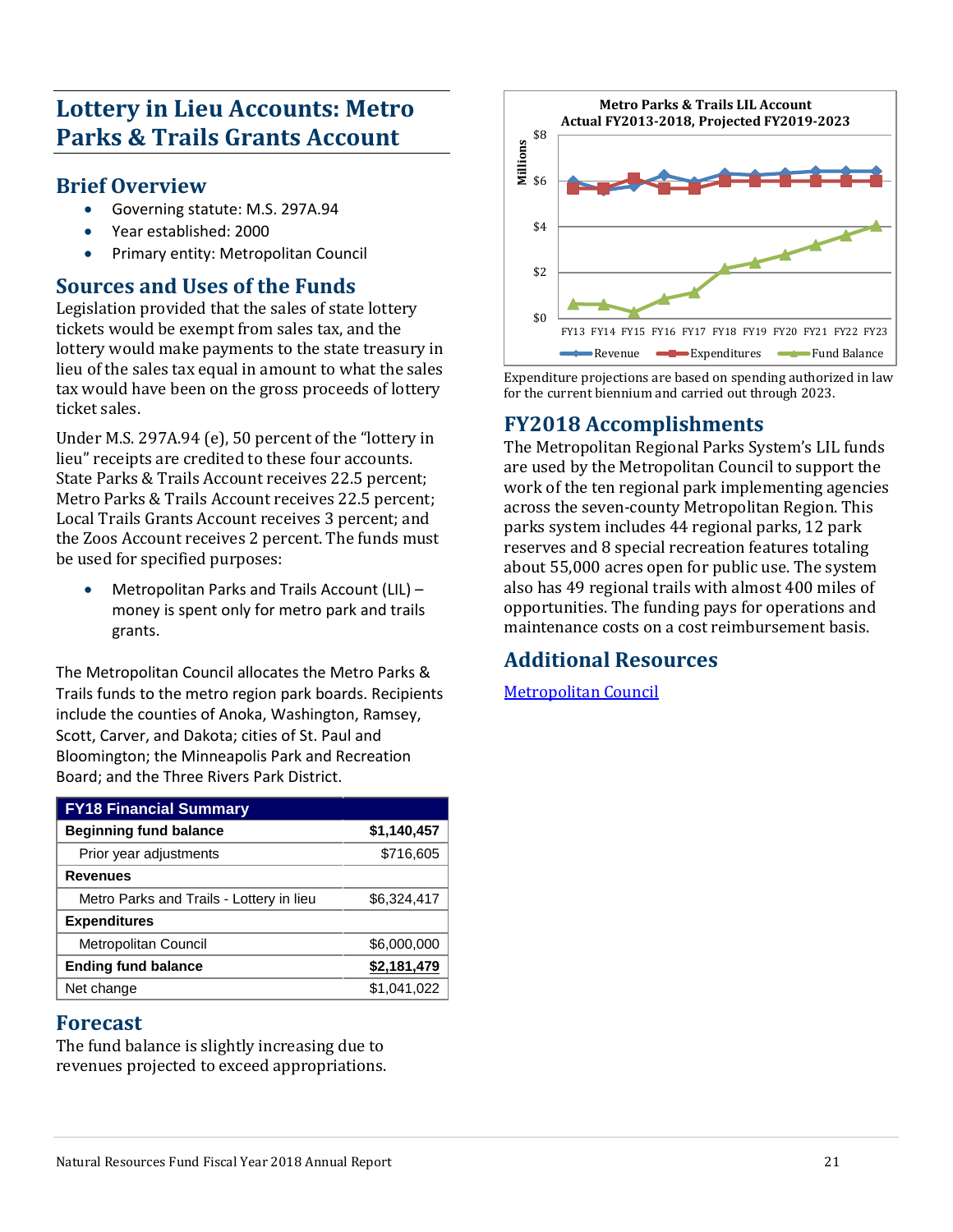# **Lottery in Lieu Accounts: Zoos Account**

#### **Brief Overview**

- Governing statute: M.S. 297A.94
- Year established: 2000
- Primary entities: Minnesota Zoo, Como Zoo & Duluth Zoo

# **Sources and Uses of the Funds**

Legislation provided that the sales of state lottery tickets would be exempt from sales tax, and the lottery would make payments to the state treasury in lieu of the sales tax equal in amount to what the sales tax would have been on the gross proceeds of lottery ticket sales.

Under statute 50 percent of the "lottery in lieu" receipts are credited to these four accounts. State Parks & Trails Account receives 22.5 percent; Metro Parks & Trails Account receives 22.5 percent; Local Trails Grants Account receives 3 percent; and the Zoos Account receives 2 percent. The funds must be used for specified purposes:

Zoos Account (LIL) – money is spent only by: the Minnesota Zoological Garden, the Como Zoo and Conservatory, and the Duluth Zoo. The lottery money funds a portion of the operations.

The three zoos named in the legislation receive passthrough appropriations to support operations and activities of the zoos. The Minnesota Zoo, the Como Zoo and the Duluth Zoo each receive \$160,000. The three zoos use these grant funds to help support their general operations.

| <b>FY18 Financial Summary</b>         |           |
|---------------------------------------|-----------|
| <b>Beginning fund balance</b>         | \$302,911 |
| Prior year adjustments                | \$0       |
| <b>Revenues</b>                       |           |
| Minnesota Zoos - Lottery in lieu      | \$562,170 |
| <b>Expenditures</b>                   |           |
| Operations Support-Como & Duluth Zoos | \$320,000 |
| Minnesota Zoo                         | 160,000   |
| <b>Total Expenditures</b>             | \$480,000 |
| <b>Ending fund balance</b>            | \$385,081 |
| Net change                            | \$82,170  |

### **Forecast**

Revenues and expenditures remain steady through FY2023. The fund balance is increasing due to revenues exceeding appropriations.



Expenditure projections are based on spending authorized in law for the current biennium and carried out through 2023.

# <span id="page-21-0"></span>**Additional Resources**

[Minnesota Zoo](http://www.mnzoo.com/)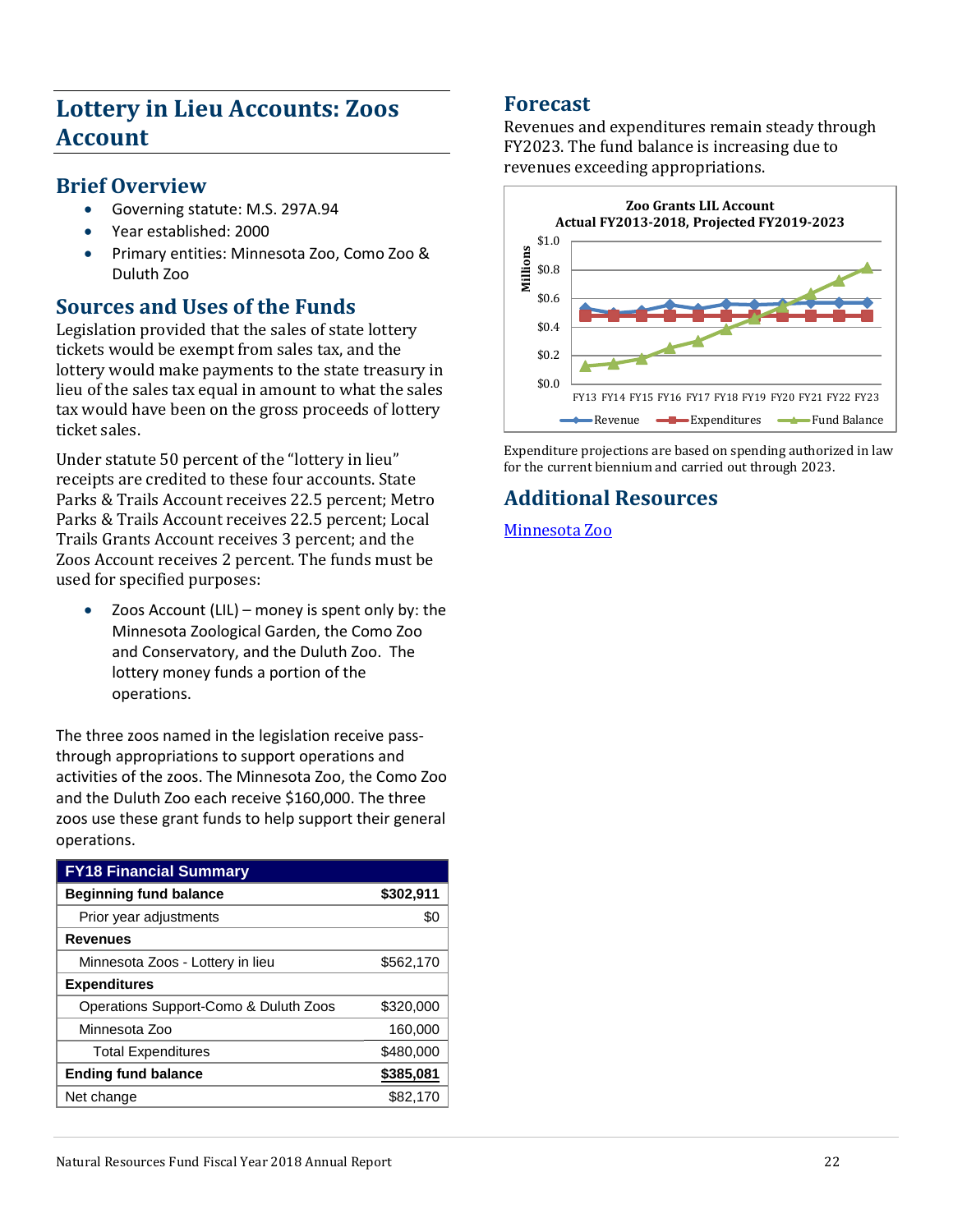# **Minerals Management Account**

### **Brief Overview**

- Governing statue: M.S. 93.2236
- Year established: 2005
- DNR administers mineral rights: 12 million acres
- Primary division: Lands and Minerals

### **Sources and Uses of Funds**

Mineral management responsibilities include state mineral evaluation and promotion, issuing leases for exploration and mining, negotiating royalty rates and rentals, and managing revenue transactions related to mining and exploration. The program also provides technical assistance to local governments on mineral resources and mining issues.

Revenues from state mineral leases are collected from mining companies and distributed in accordance with state law to benefit schools, the university, and local taxing districts. The Minerals Management program objective is to maximize mineral lease revenues for the Permanent School Fund, the Permanent University Fund, and local units of government.

The funds and accounts that directly benefit from mineral income pay for a portion of the costs of state minerals lease and ownership activities. Twenty percent of the payments made under all state mineral leases are credited to this account to pay the costs associated with the administration and management of the state's mineral resources. Money in the account is appropriated by the legislature to the commissioner for mineral resource management and projects to enhance future mineral income and promote new mineral resource opportunities.

| <b>FY18 Financial Summary</b>         |             |
|---------------------------------------|-------------|
| <b>Beginning fund balance</b>         | \$2,506,084 |
| Prior year adjustments                | \$153       |
| <b>Revenues</b>                       |             |
| Iron Ore Rents & Royalties            | \$4,477,465 |
| Misc Receipts                         | 797,293     |
| <b>Total Revenues</b>                 | \$5,274,758 |
| <b>Expenditures</b>                   |             |
| <b>Lands and Minerals</b>             | \$2,952,839 |
| Univ., School Trust, Taxing Districts | 432,415     |
| <b>Total Expenditures</b>             | \$3,385,254 |
| <b>Ending fund balance</b>            | \$4,395,741 |
| Net change                            | \$1,889,657 |

#### **Forecast**

There are transfers projected for FY19 and FY20 due to revenues greater than expenditures. Revenues and expenditures around \$3 million are projected each year.



Note – At the end of each quarter of the fiscal year (March 31, June 30, September 30, and December 31), the amount of the balance in excess of \$3 million is distributed to the School, University and Taxing Districts according to the proportions of revenue sourced from those lands.

### **FY2018 Accomplishments**

- FY 2018 mineral receipts were \$26.4 million; up 56% from FY 2017. While largely driven by improved iron ore economies, income from the leasing of other metallic minerals was also up 20% from FY 2017.
- Issued 284 new metallic mineral leases in FY 2018 covering 112,000 acres. This increased rental payments 20% over FY 2017, from \$1.37 million to \$1.65 million.
- Provided mineral expertise to the decision makers routing the Enbridge Pipeline and the Great Northern Transmission Line that avoided areas that could have otherwise had significant impacts to high mineral potential areas in Minnesota.

# <span id="page-22-0"></span>**Additional Resources**

[Lands and Minerals Publications](http://www.dnr.state.mn.us/lands_minerals/pubs.html)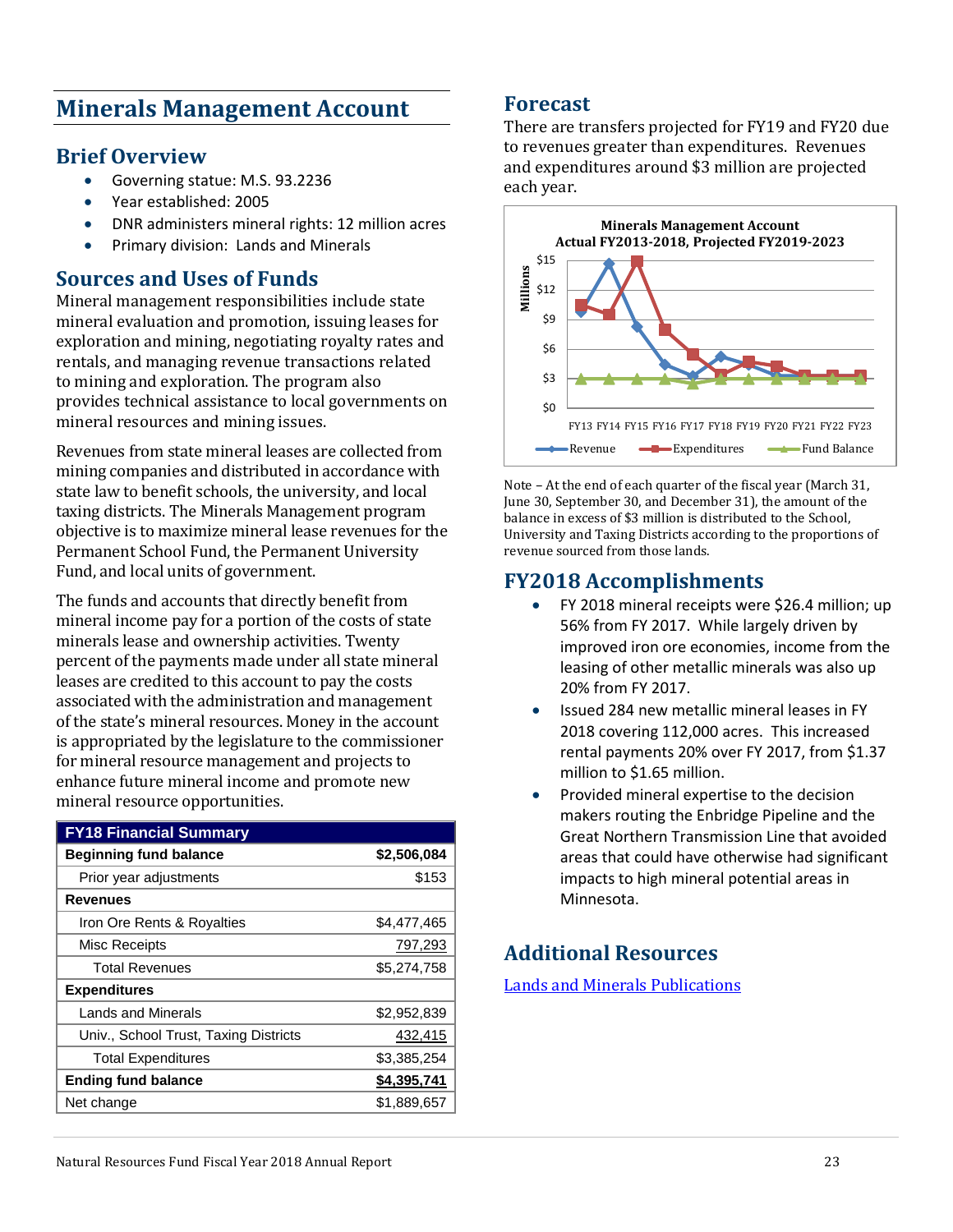# **Mining Administration Account**

### **Brief Overview**

- Governing statute: M.S. 93.481
- Year established: 2008
- Primary division: Lands and Minerals

### **Sources and Uses of the Funds**

The 2008 law provided that ferrous mining (taconite and iron ore) administrative fees would be charged to owners, operators, or managers of mines and the revenues deposited to the new account. The revenues were appropriated to the DNR to cover the costs of administering and monitoring permits to mine ferrous metals.

In the last months of FY2009, the law was amended to provide that deposits to the account would include all fees charged to owners, operators, or managers of mines under M.S. 93.481 and a new section, M.S. 93.482 (Reclamation Fees). The mining administrative fee was extended to include ferrous, nonferrous, peat, and scram mining.

Each year, the annual permits to mine fees are collected based on the number of companies holding permits in the previous calendar year, whether or not there was production at the facilities.

The funds are used for mineland reclamation activities that control adverse environmental impacts of mining, preserve natural resources, and encourage future land utilization planning. These activities also promote the orderly development of mining, encourage good mining practices, and recognize the beneficial aspects of mining. Supported activities within mineland reclamation include:

- Mine permitting & site inspections;
- Wetland impact avoidance, minimization, and mitigation;
- Annual report and operating plan review;
- Research toward reclamation practice improvement; and environmental review.

| <b>FY18 Financial Summary</b>    |             |
|----------------------------------|-------------|
| <b>Beginning fund balance</b>    | \$1,543,692 |
| Prior year adjustments           |             |
| <b>Revenues</b>                  |             |
| <b>Mineland Reclamation Fees</b> | \$2,134,021 |
| Misc Receipts                    | 20.825      |
| <b>Total Revenues</b>            | \$2,154,846 |

| <b>FY18 Financial Summary</b> |             |
|-------------------------------|-------------|
| <b>Expenditures</b>           |             |
| Lands and Minerals            | \$1,910,856 |
| <b>Ending fund balance</b>    | \$1,787,682 |
| Net change                    | \$243.990   |
|                               |             |

#### **Forecast**

Expenditures are projected to be greater than revenues. The fund balance is estimated to remain barely positive.



Expenditure projections are based on spending authorized in law for the current biennium and carried out through 2023.

### **FY2018 Accomplishments**

Administered, monitored, and amended:

- Seven taconite permits for producing operations;
- Three closure status taconite permits;
- Four scram mining permits;
- Nine peat mining permits;
- Working with two facilities to develop innovative reclamation projects, including ensuring the facility's compliance with existing rules and approval requirements, and monitoring installation.

### **Additional Resources**

#### [Mining and Mineral Resources of Minnesota](http://www.dnr.state.mn.us/lands_minerals/mining.html)

[Lands and Mineral publications](http://www.dnr.state.mn.us/lands_minerals/pubs.html) 

[Establishment of a Permit to Mine Administration](http://files.dnr.state.mn.us/lands_minerals/Permit_to_Mine_Administration_and_Application_Fee_Schedule.pdf)  [and Application Fee Schedule \(report to legislative](http://files.dnr.state.mn.us/lands_minerals/Permit_to_Mine_Administration_and_Application_Fee_Schedule.pdf)  [committees, published Jan. 2009\)](http://files.dnr.state.mn.us/lands_minerals/Permit_to_Mine_Administration_and_Application_Fee_Schedule.pdf)

[Reclamation section publications](http://files.dnr.state.mn.us/lands_minerals/reclamation/reclamation_publication_list.pdf) 

#### <span id="page-23-0"></span>[Reclamation: Minnesota DNR](http://www.dnr.state.mn.us/lands_minerals/mineland_reclamation/index.html)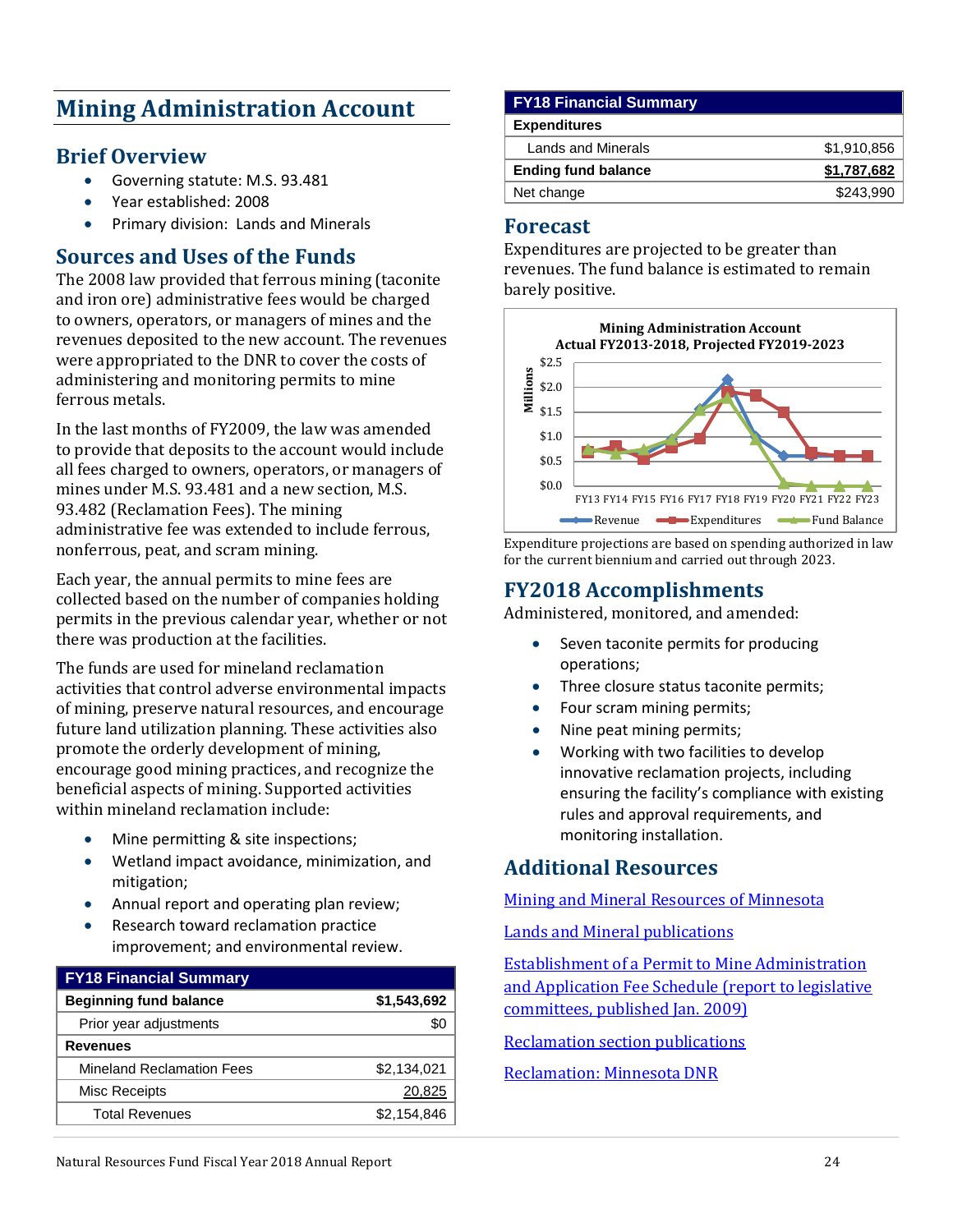# **Natural Resources Misc. Statutory Account (Dedicated Receipts Account)**

### **Brief Overview**

- Governing statute (year established):
- M.S. 89.421 (2007), Forest Resource Assessment Products
- M.S. 85.46 (2007), Horse Pass Account
- M.S. 89.21 (2012), Forest Campgrounds
- Primary divisions: Forestry, Parks and Trails

# **Sources and Uses of Funds**

The Natural Resources Dedicated Receipts Account is the repository for the statutorily-appropriated dedicated accounts in the Natural Resources Fund.

Money deposited in the Natural Resources Misc. Statutory Account comes from these sources:

- Sales of forest resource assessment products and services;
- Horse pass and forest campground fees; and
- Minimum \$50 donation for the State Parks and Trails Special Plates for passenger automobile, recreational vehicle, one ton pickup trucks, and motorcycles.

Money in the Natural Resources Misc. Statutory Account can be used for these purposes:

- Maintain staff and facilities producing the aerial photography, forest inventory, remote sensing, and satellite imagery products and services;
- For trail acquisition, trail and facility development, and maintenance, enforcement, and rehabilitation of horse trails or trails authorized for horse use;
- Costs associated with the use of forest campgrounds; and
- Operations and maintenance costs for state parks and trails.

# **FY18 Financial Summary Beginning fund balance \$3,327,352**  Prior year adjustments \$674,623 **Revenues** Easement, water & land crossing licenses, water fees \$738,057 Water fees, inspection & gas storage fees 148,549

#### **FY18 Financial Summary** Fire burn & Decorative bough permits, Fire burn & Decorative bough permits, 3,072,858<br>misc. forestry fees Horse Trail Pass, Forest Campground Froise Trail Plate fee, misc park fees<br>Fees,SP Special Plate fee, misc park fees Misc Receipts 931,202 Total Revenues \$5,678,302 **Expenditures** Forest Management \$2,532,547 Lands and Minerals 636.578 Parks and Trails Mgmt 317,758 Ecological and Water Resources Mgmt 203,542 Fish and Wildlife 895,530 Total Expenditures  $$4,485,955$ **Ending fund balance \$5,194,322**  Net change \$1,866,970

#### **Forecast**

Approximately 53 percent of the total receipts in the Dedicated Receipts Account were from the Forestry Resource Assessment Products and Services Account. Horse Trail pass, forest campgrounds and State Park (SP) Special Plate fee contributed 14 percent of the revenue. The fund balance increased by 41 percent this year. The fund balance is expected to increase due to revenues exceeding expenditures.



Expenditure projections are based on spending authorized in law for the current biennium and carried out through 2023.

# **FY2018 Accomplishments**

- National Wetland Inventory: Completed quality assessment on 2,600 quarter quadrants in Central (1,300 quadrants) and NW (,1300 quadrants) National Wetlands Inventory projects.
- Approximately 1.2 million acres of wetlands were photo interpreted and 800,000 acres of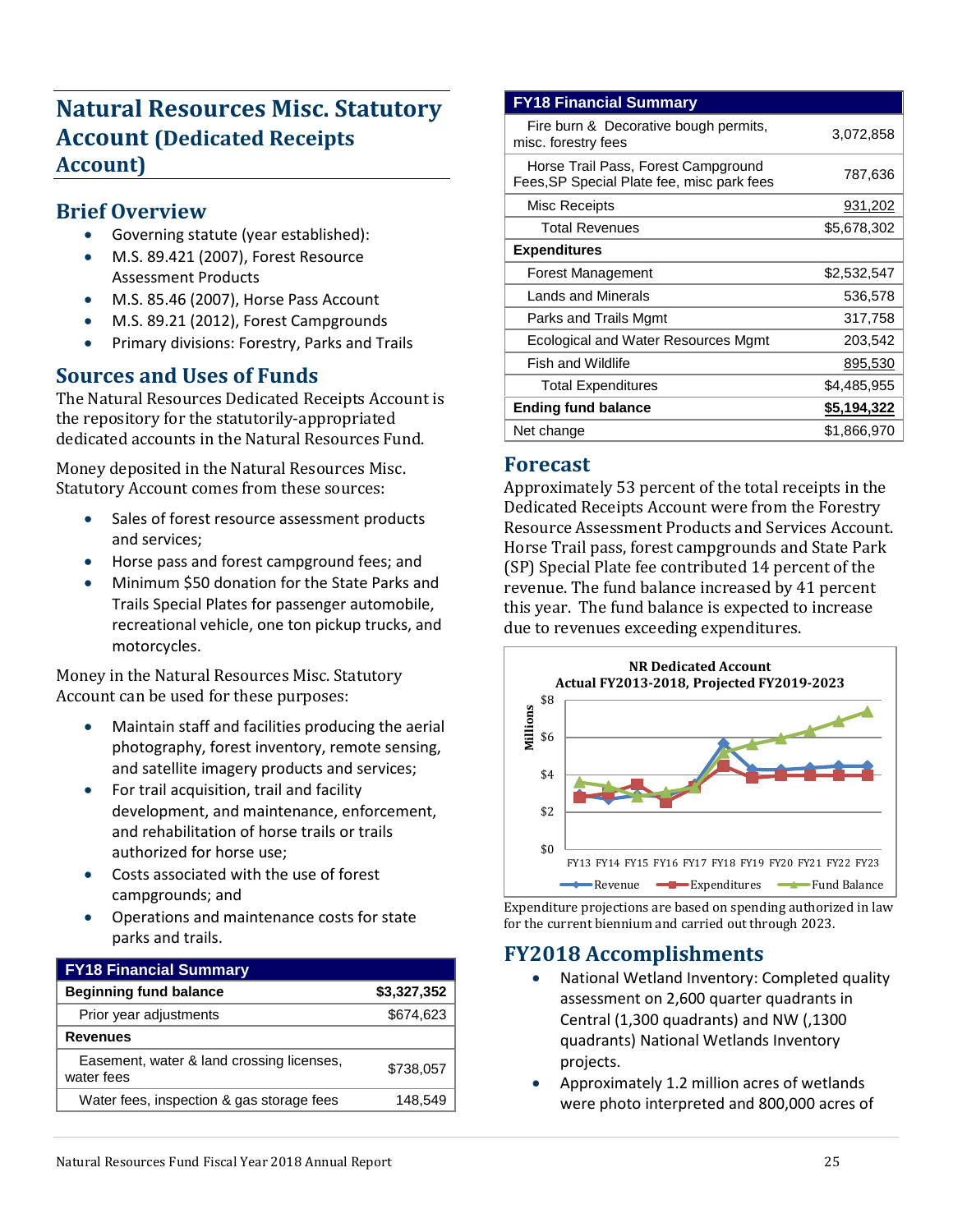photos were acquired for the wetland monitoring project.

- 11 million acres of aerial forest health survey;
- 6,837 acres of forest regeneration detection;
- 2800 miles of roads surveyed in the RJ Dorer State Forest for Terrestrial Invasive Species with approximately 7500 records;
- 15 miles (~1,000 acres) of oblique coastal imagery acquired of the Willow River & Grindstone Dams.
- 7 state forest maps completed: Centennial, General CC Andrews, Nemadji, Beltrami Island, Lake Jeanette, Lake Isabella, Insula Lake, Began Blackduck and Buena Vista State Forests.
- Issued 27,645 burning permits through a mix of paper and online permits.

Parks and Trails manages:

- 1,100 campsites in 47 state forest campgrounds
- 1,000 miles of horse trails and 500 horse campsites

### **Additional Resources**

#### [Horseback Riding](http://www.dnr.state.mn.us/horseback_riding/index.html)

[Frequently asked questions about the horse trail pass](http://www.dnr.state.mn.us/horseback_riding/horsepass.html)

[Horse Trail Pass at Work \(list of funded projects\)](http://files.dnr.state.mn.us/recreation/horseback_riding/horse_pass_projects.pdf) 

[State Forest Horse Campgrounds and Trails](http://files.dnr.state.mn.us/recreation/horseback_riding/stateforest_horse_camp_trails.pdf) 

<span id="page-25-0"></span>[Purchase horse trail passes \(electronic licensing](http://www.dnr.state.mn.us/licenses/agents.html)  [center\)](http://www.dnr.state.mn.us/licenses/agents.html)

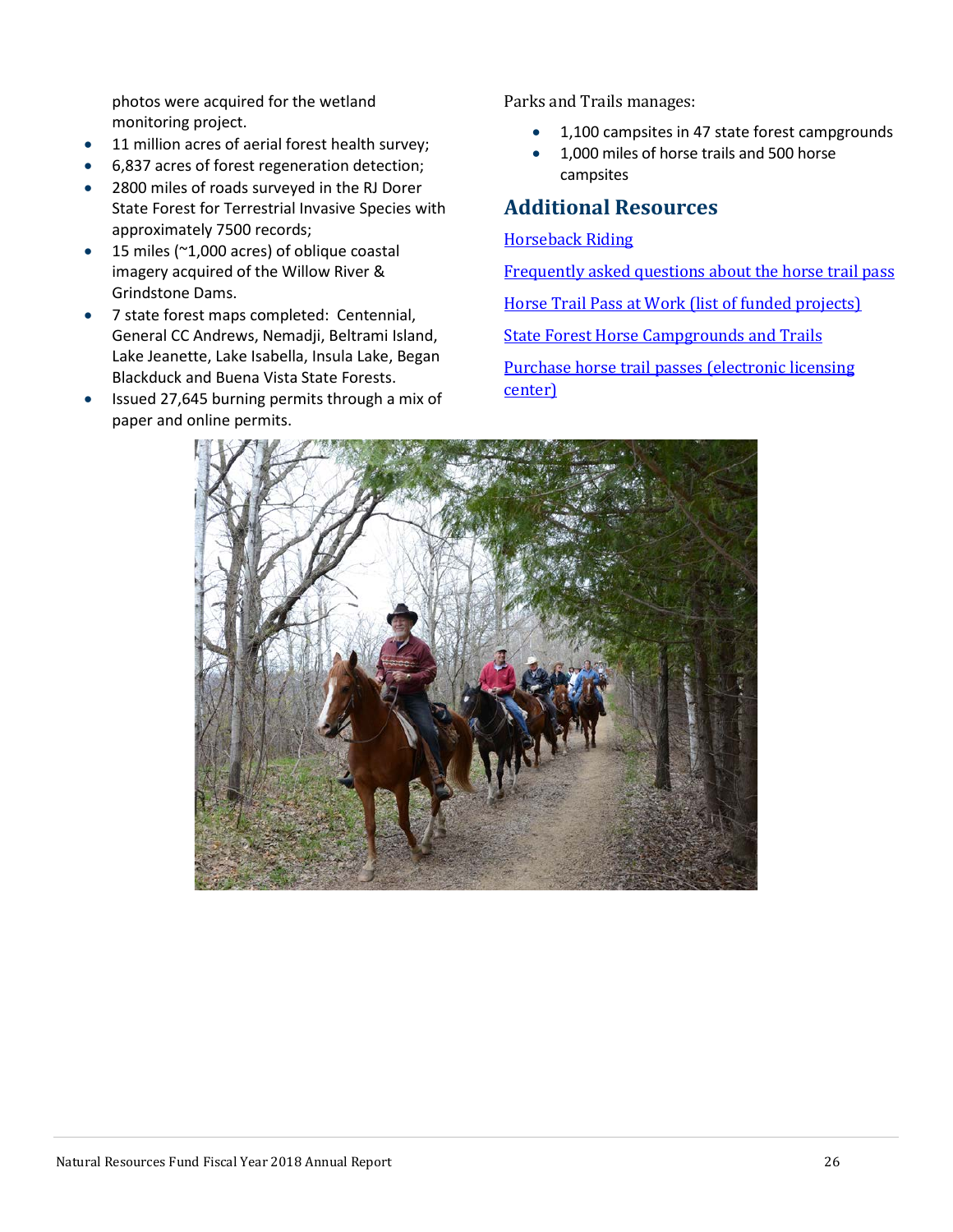# **Nongame Wildlife Management Account**

### **Brief Overview**

- Governing statute: M.S. 290.431
- Year established: 1980 (program established in 1977)
- Loon abundance: 2.63 loons per 100 acres in Aitkin/Crow Wing index area
- Primary division: Ecological and Water Resources

# **Sources and Uses of Funds**

The principal objectives are the conservation of nongame wildlife species and management and conservation of their habitats.

The program works to protect over 800 species of nongame wildlife.

The principal source of funding for this program is contributions by taxpayers on their state income tax and property tax forms, sometimes referred to as the "Chickadee Checkoff." Individuals who file a state income tax return (M-1) or property tax refund claim (M1-PR) may donate to the Nongame Wildlife Program.

| <b>FY18 Financial Summary</b>       |             |
|-------------------------------------|-------------|
| <b>Beginning fund balance</b>       | \$69,304    |
| Prior year adjustments              | \$0         |
| <b>Revenues</b>                     |             |
| Donations from income tax return    | \$1,031,650 |
| Misc Receipts                       | 6,663       |
| <b>Total Revenues</b>               | \$1,038,313 |
| <b>Expenditures</b>                 |             |
| Ecological and Water Resources Mgmt | \$950,078   |
| <b>Ending fund balance</b>          | \$157,539   |
| Net change                          | \$88,235    |

# **Forecast**

Revenues remain steady through FY23. The account is managed to ensure uses to not exceed revenues.

\$0.0 \$0.5 \$1.0 \$1.5 **millions**<br> **Millions**<br> **Millions** FY13 FY14 FY15 FY16 FY17 FY18 FY19 FY20 FY21 FY22 FY23 **Nongame Wildlife Management Account Actual FY2013-2018, Projected FY2019-2023**  Revenue **— Expenditures** <del>— Fund Balance</del>

Expenditure projections are based on spending authorized in law for the current biennium and carried out through 2023.

# **FY2018 Accomplishments**

- Project WILD held 11 educator/facilitator workshops and trained 233 participants. Project WET held 4 educator/facilitator workshops to train 118 participants. Educational programs by the two staff reached many additional students, families, and professionals at a wide range of events and venues.
- Increased donations through social marketing, wildlife webcams, tax preparer outreach. Webcams reached 170 countries worldwide and were viewed consistently in all 50 states in the US. Online donations increased significantly. All donations were matched 1:1 by the Critical Habitat License Plate fund. Total donations were up 2.8%.
- Nongame staff worked with internal and external partners to develop objectives for the first Conservation Focus Area established under the 2015 Wildlife Action Plan.
- Nongame staff continued work on the multiagency long-term grassland monitoring project. A total of eleven sites were monitored for vegetation which included 152 vegetation transects and 17 relevés. A total of 10 sites were monitored for birds. Data was entered into the appropriate databases and shared with cooperators.
- Staff worked with internal and external partners to develop Minnesota's component of the Mid America Monarch Conservation Strategy.
- Surveys for wood turtles were conducted in southeast Minnesota to inform the Minnesota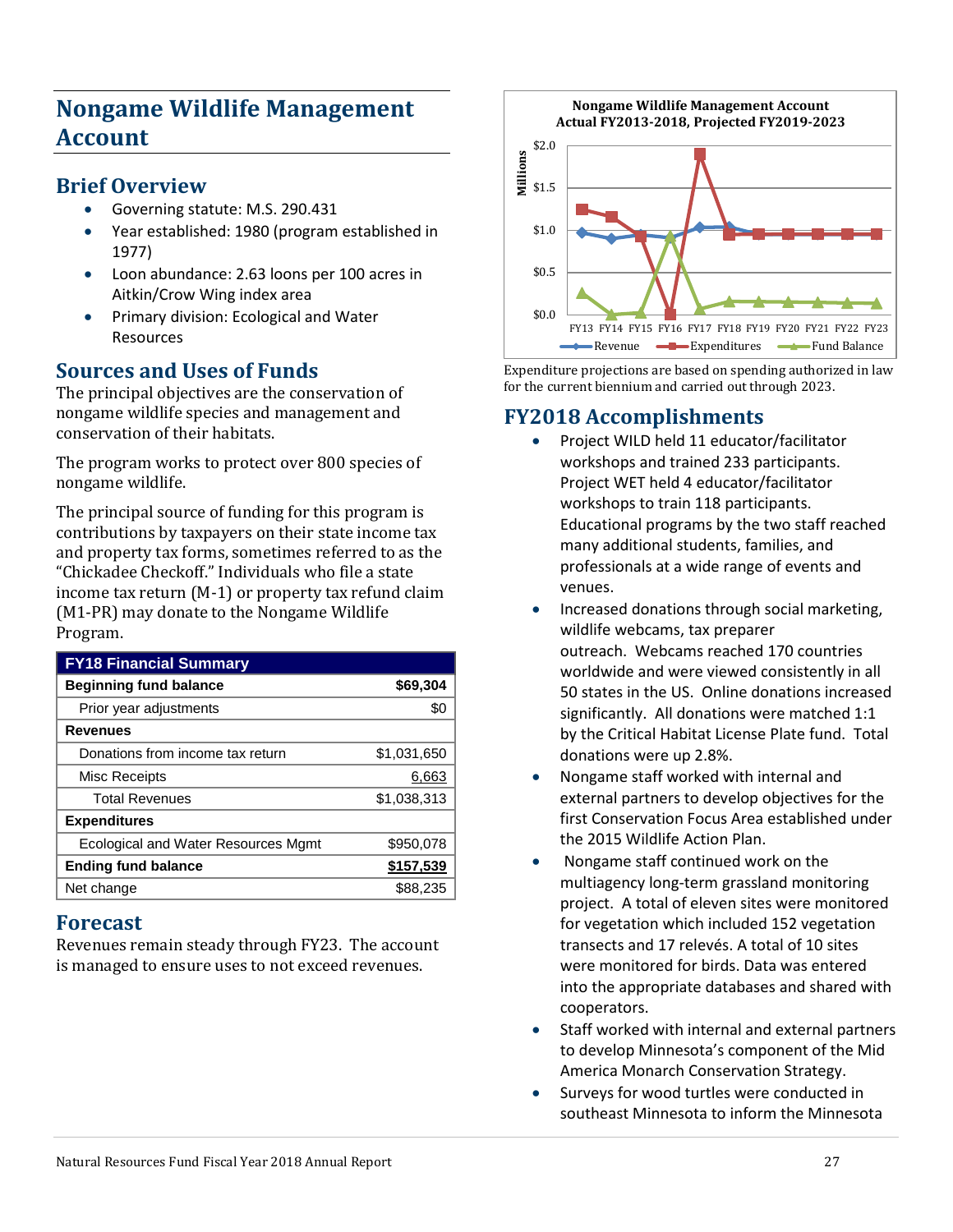Wood Turtle Conservation Plan being developed.

• Each of the four Regions are staffed with 1 - 3 biologists who provide technical guidance and conduct habitat and species surveys in order to sustain and enhance biological diversity. Four management guidelines were developed. Survey work was conducted on 8 rare species or species groups: mussels, reptiles and herps (MN River), pollinators, common tern, loon, Blanding's turtle, timber rattlesnake, goshawk, Richardson's ground squirrel, rusty patch bumble bee.

**Additional Resources** [Nongame Wildlife Program](http://www.dnr.state.mn.us/eco/nongame/index.html) [Statewide Nongame Projects](http://www.dnr.state.mn.us/eco/nongame/projects/index.html) [Habitat projects](http://www.dnr.state.mn.us/eco/nongame/land_preservation/index.html) [Research reports](http://www.dnr.state.mn.us/eco/nongame/projects/research_reports/index.html) [Wildlife rehabilitation home page, organizations](http://www.dnr.state.mn.us/eco/nongame/rehabilitation/organizations.html)  [Minnesota's Wildlife Action Plan](https://www.dnr.state.mn.us/mnwap/index.html) [License plates](http://www.dnr.state.mn.us/features/plates/index.html)

<span id="page-27-0"></span>[Online donation to Nongame Wildlife program](http://www.dnr.state.mn.us/eco/nongame/checkoff.html)

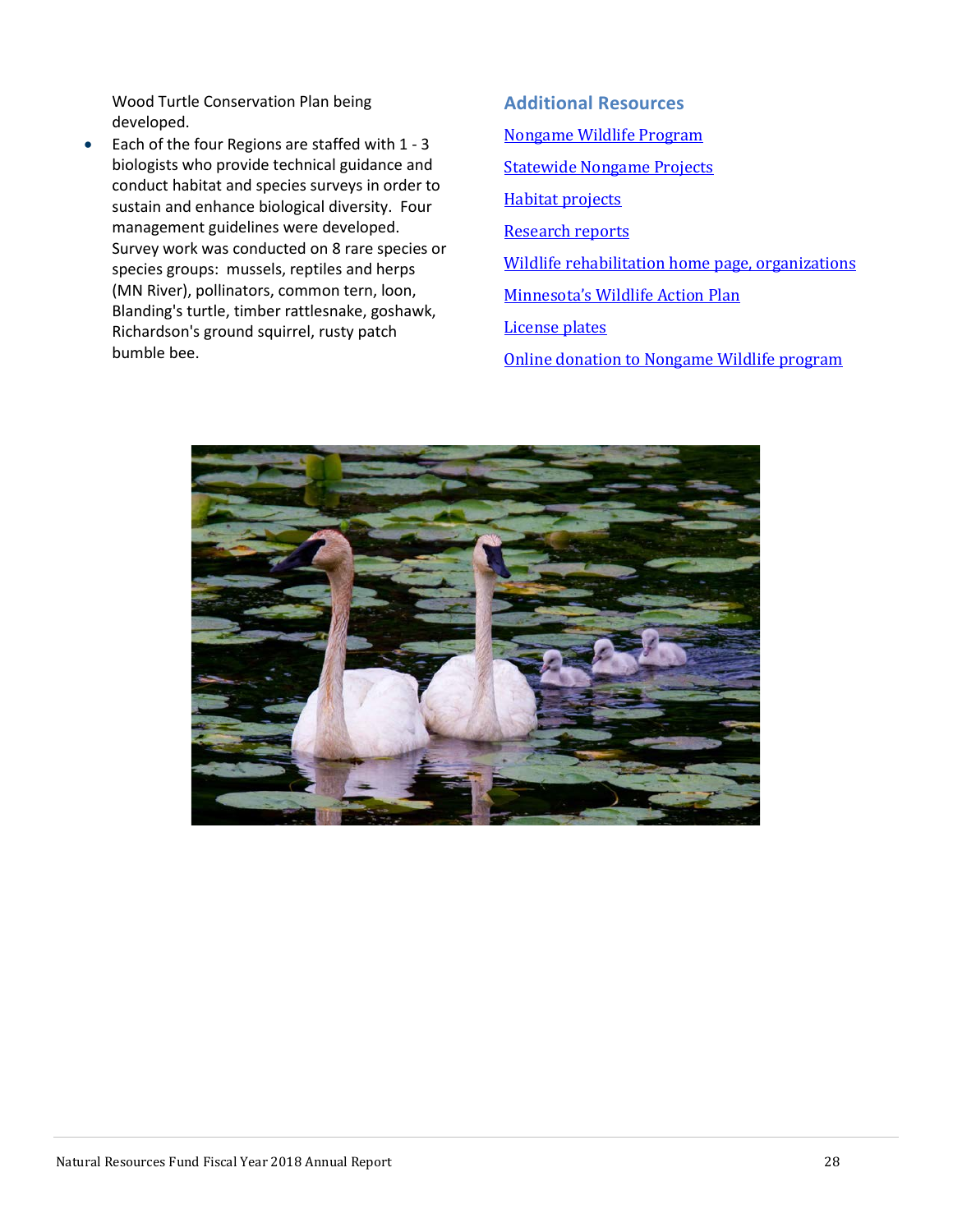# **Snowmobile Trails and Enforcement Account**

#### **Brief Overview**

- Governing statute: M.S. 84.83
- Year established: 1982
- Registered snowmobiles: 192,000
- Primary divisions: Enforcement, Parks and Trails

# **Sources and Uses of the Funds**

Fees from the registration of snowmobiles, trail pass, and one percent of the unrefunded gasoline taxes attributable to snowmobile use are the main sources of funding in the Snowmobile Account. The account funds may be spent only as appropriated by law, for:

- A grant-in-aid program to local units of government for construction and maintenance of snowmobile trails;
- Acquisition, development, and maintenance of state recreational snowmobile trails;
- Snowmobile safety programs; and
- Administration and enforcement of the laws concerning snowmobiles in M.S. 84.81 to 84.91, and grants to local law enforcement agencies.

| <b>FY18 Financial Summary</b>              |                  |
|--------------------------------------------|------------------|
| <b>Beginning fund balance</b>              | \$666,490        |
| Prior year adjustments                     | \$360,135        |
| <b>Revenues</b>                            |                  |
| Snowmobile Registration                    | \$5,439,772      |
| Misc Receipts                              | 282,640          |
| Unrefunded gasoline tax & police state aid | <u>7,437,898</u> |
| <b>Total Revenues</b>                      | \$13,160,310     |
| <b>Expenditures</b>                        |                  |
| Parks and Trails Mgmt                      | \$10,809,832     |
| Enforcement                                | 1,807,976        |
| <b>Fish and Wildlife</b>                   | 179,037          |
| <b>Lands and Minerals</b>                  | 13,000           |
| <b>Conservations Corps Minnesota</b>       | <u>75,000</u>    |
| <b>Total Expenditures</b>                  | \$12,884,845     |
| <b>Ending fund balance</b>                 | \$1,302,090      |
| Net change                                 | \$635,600        |

### **Forecast**

Revenue from registrations and trail permits are correlated with the weather's impact on snowmobiling. An on-going structural imbalance between spending and receipts is being managed on an annual basis.



Expenditure projections are based on spending authorized in law for the current biennium and carried out through FY2023. The department will manage levels of spending to ensure the account does not go negative as shown above.

### **FY2018 Accomplishments**

- 13,888 hours on enforcement, education and safety training activities.
- 62 grants issued to counties and local government for law enforcement and education and trail maintenance.
- Employees and volunteer instructors trained 6,710 youth and adults through the snowmobile safety education program.
- Developed, managed, and maintained more than 800 miles of recreational snowmobile trails that were open to the public.
- Administered grants-in-aid that were available to local units of government to create and maintain locally initiated trails totaling 21,459 miles, through 178 grants.
- The License Center issues all Snowmobile registrations through a web based Electronic License System (ELS) available from 175 registration agency (deputy registrars).

# <span id="page-28-0"></span>**Additional Resource Links**

[Snowmobiling home page](http://www.dnr.state.mn.us/snowmobiling/index.html)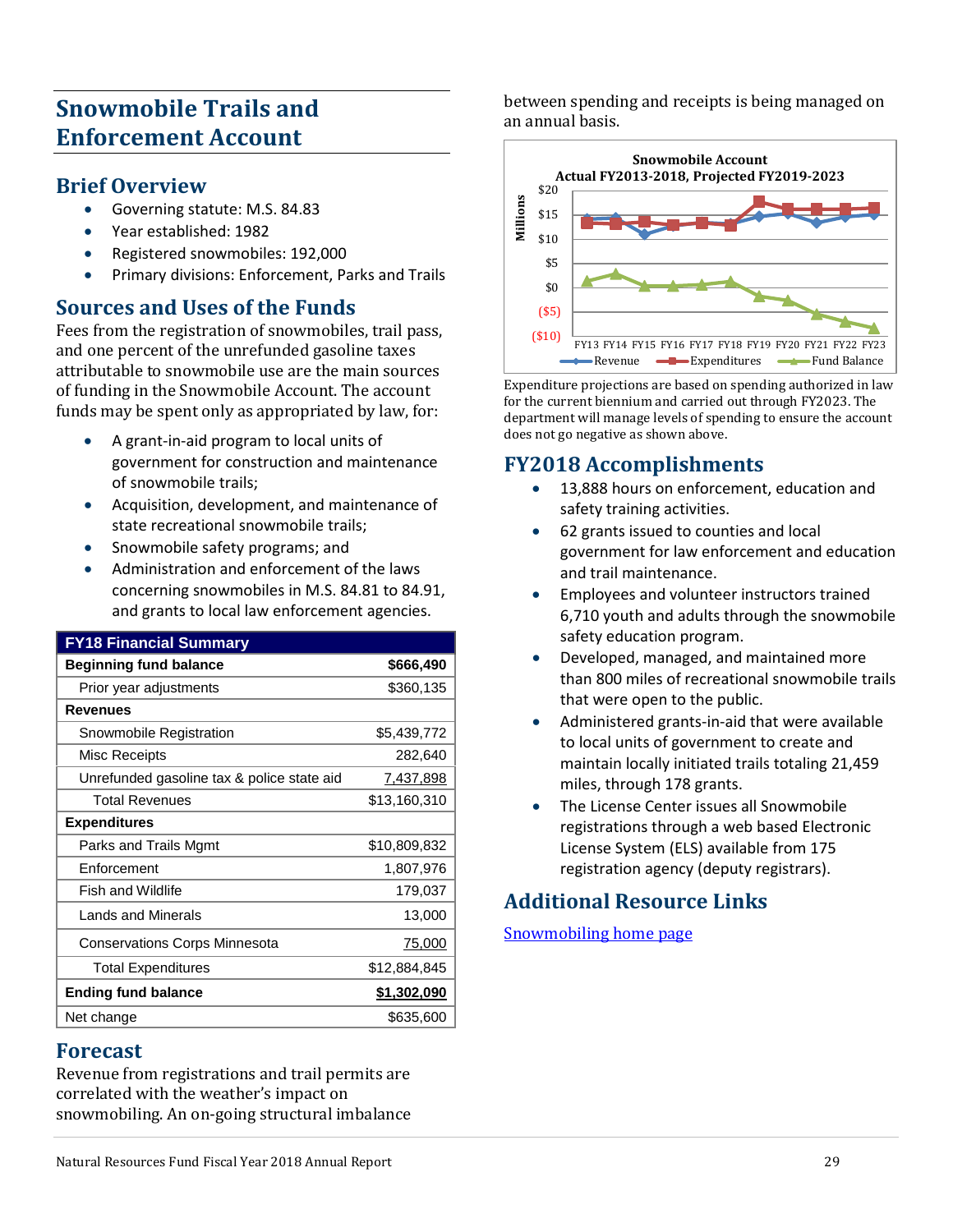# **State Parks Account**

### **Brief Overview**

- Governing statute: M.S. 85.052, subd. 4.
- Year established: 2000
- State parks: 66
- State recreation areas: 9
- Yearly visitors: 10 million
- Primary Division: Parks and Trails

# **Sources and Uses of the Funds**

We manage 66 state parks, 9 state recreation areas, 9 state waysides, and 84 state forest campgrounds/day use areas.

Fees paid by visitors who purchase products and services within a state park, state recreation area or wayside, and for special state park uses, are credited to the State Parks Account.

Money in the State Parks Account is available to operate and maintain the state park system, under M.S. 85.055, subd. 2, when appropriated by the legislature. Costs of the DNR electronic licensing system attributable to state park permits also comes out of this account.

| <b>FY18 Financial Summary</b>         |              |
|---------------------------------------|--------------|
| <b>Beginning fund balance</b>         | \$7,146,197  |
| Prior year adjustments                | \$391,312    |
| <b>Revenues</b>                       |              |
| Camping Fees                          | \$8,471,651  |
| <b>Park Permits</b>                   | 6,924,170    |
| Park facilities rentals & concessions | 2,114,706    |
| Misc Receipts                         | 1,273,088    |
| Unredeemed gift cards & police st aid | 33,203       |
| <b>Total Revenues</b>                 | \$18,816,818 |
| <b>Expenditures</b>                   |              |
| Parks and Trails Mgmt                 | \$17,406,755 |
| Enforcement                           | 59,153       |
| <b>Fish and Wildlife</b>              | 0            |
| <b>Conservations Corps Minnesota</b>  | 150,000      |
| <b>Total Expenditures</b>             | \$17,615,908 |
| <b>Ending fund balance</b>            | \$8,738,419  |
| Net change                            | \$1,592,222  |

#### **Forecast**

Camping fees accounted for 45 percent of revenues, park permits were 37 percent, and park facility

rentals and concessions were 11 percent. Revenues and expenditures remain steady.

In FY18, the State Parks Account was 16 percent of Parks and Trails total division budget.



Revenues and expenditures in the State Parks Account are projected to level off with a peak in expenditures in FY19. Current estimates show that the fund is no longer structurally balanced starting in FY19.

# **FY2018 Accomplishments**

- DNR welcomed over 10 million visitors, approximately 87 percent of which came for day use. There were 1.1 million overnight park visits. New campgrounds were opened at Lake Vermilion-Soudan Underground Mine and Whitewater state parks. A park pass check-out pilot program was implemented, an Adventure Station promoting parks at REI opened, and a Governor's Award was given for efforts surrounding Multicultural Media Outreach.
- In a typical year, the DNR restores about 800 acres, burns about 5,800 acres and controls invasive plants on about 10,000 acres. Approximately 1% of their budget is funded through this program.

# **Additional Resources**

<span id="page-29-0"></span>[Minnesota State Parks](http://www.dnr.state.mn.us/state_parks/index.html)  [Strategic Conservation Agenda](http://www.dnr.state.mn.us/conservationagenda/index.html)  [State Parks Permits](http://www.dnr.state.mn.us/state_parks/permit.html)  **Reservations** [State Park Studies](http://www.dnr.state.mn.us/aboutdnr/reports/index.html#parks)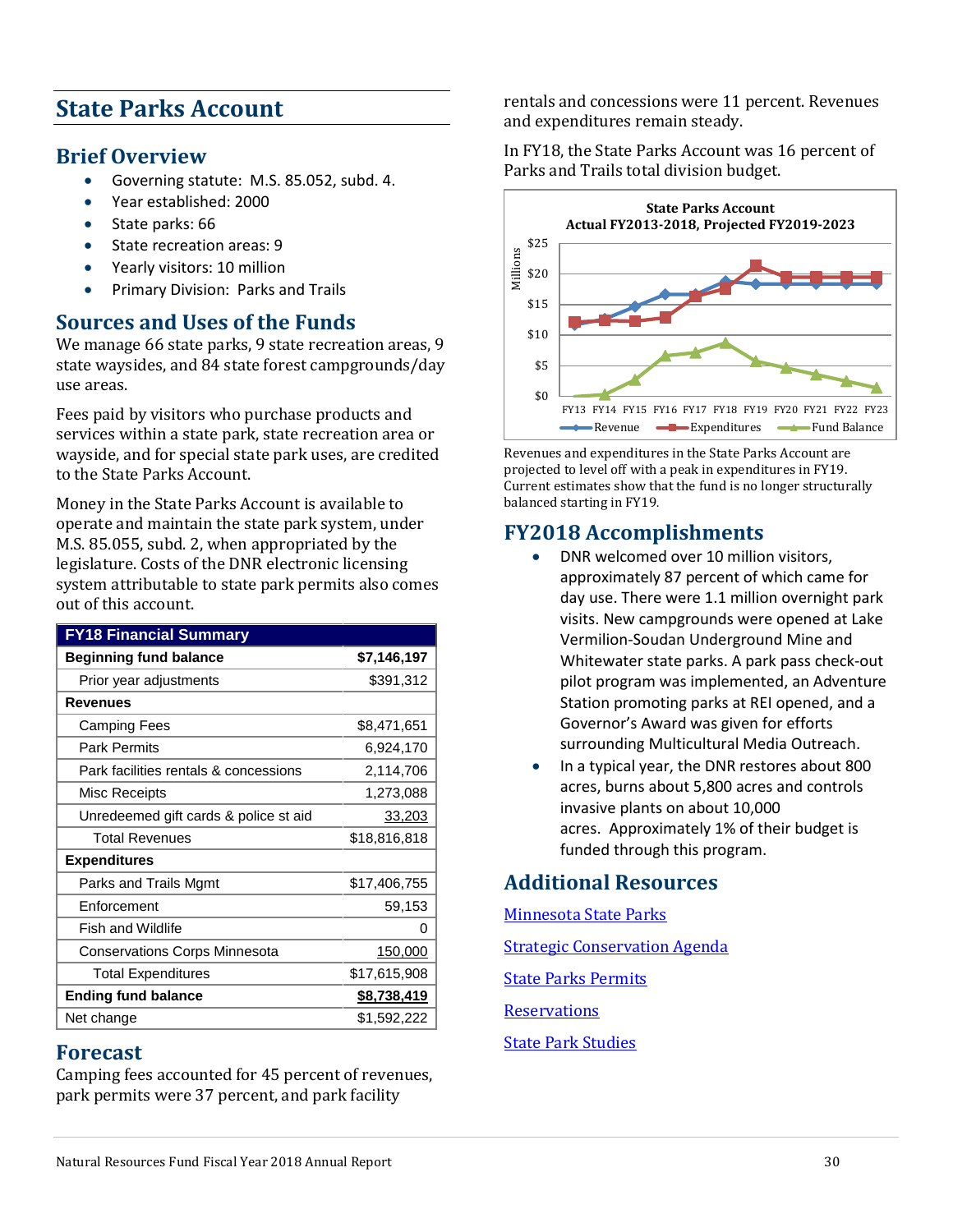# **Water Management Account**

### **Brief Overview**

- Governing statute: M.S. 103G.27
- Year established: 2011
- Primary Division: Ecological and Water Resources

### **Sources and Uses of the Funds**

Money deposited in the Water Management Account comes from these sources:

- Water Use fees (the majority of revenue comes from this source);
- Fees from Field Inspections;
- Penalties:
- Application fees for water use and public waters work permits;
- Other receipts according to section 103G.271 and 103G.301; and
- Interest earned on money in the account accrues to the account.

In accordance with M.S. 103G.27, money from this account may only be spent on costs associated with administering Chapter 103G. Currently, funds are used only by staff in the Ecological and Water Resources Division (EWR). EWR uses the money in the Water Management Account for these purposes:

- Staff time to process permit applications for water use and for work in public waters;
- Staff time to process water use reports and verify fees;
- Field inspections of proposed public water alteration proposals;
- Dam safety inspections and permit processing cost;
- Public water inventory mapping;
- Calcareous fen protection;
- Surveys of lake outlets and ordinary high water elevations;
- Stream, lake and groundwater gaging work (when related to permit requirements);
- Great Lakes Compact-related work;
- Drought;
- Water conservation;
- Obtaining field survey data for technical analyses; and
- Preparing topographic maps and profiles.

#### **FY18 Financial Summary Beginning fund balance \$1,502,371**  Prior year adjustments \$888 **Revenues** Water Fees \$5,059,810 Misc receipts 18,350 Total Revenues **\$5,078,160 Expenditures** Ecological and Water Resources Mgmt \$5,073,009 **Ending fund balance \$1,508,410**  Net change  $\$6,039$

#### **Forecast**

Revenues are projected to remain steady through FY2023. Appropriations slightly exceed revenues causing the fund balance to decline.



Expenditure projections are based on spending authorized in law for the current biennium and carried out through 2023.

# **FY2018 Accomplishments**

- Completed permit reviews and made decisions on 1,071 water appropriation and 960 public waters permit applications and change requests to existing permits. 152 well construction preliminary assessments were completed.
- Processed 9,900 water use reports and verified correct water use fee payments. 90% of water use reports are completed online and 10% are submitted on paper.
- Issued 18 dam safety permits and permit amendments.
- Inspected 235 dams, including 30 Class 1 highhazard dams and 31 Class 2 significant-hazard dams.
- Collected water use information from 125 permit holders in the Lake Superior watershed. This information is used to compile an annual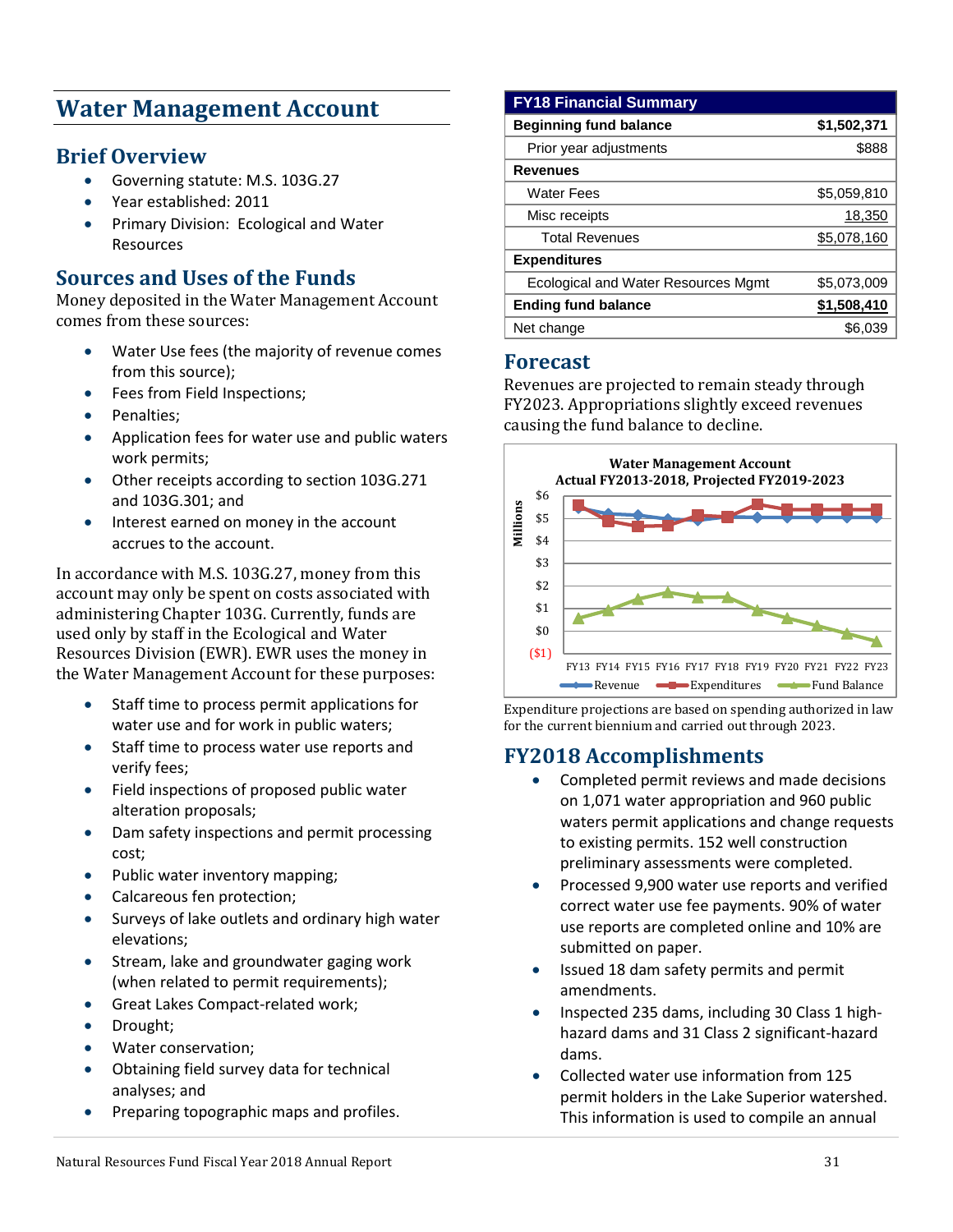<span id="page-31-0"></span>summary report for the Great Lakes Regional Water Use Database.

- Worked on Water Appropriation and Public Waters Work Permits for Seven Taconite Operations.
- Transferred Water Appropriation Permits for Scram operation.
- Reviewed and updated permit conditions and monitoring for the nine Peat Mine permits.
- Worked to help resolve the Hector Mine Pit washout. Hydrologic Lead role.
- Added a waters webpage to the overall Lands & Minerals webpage.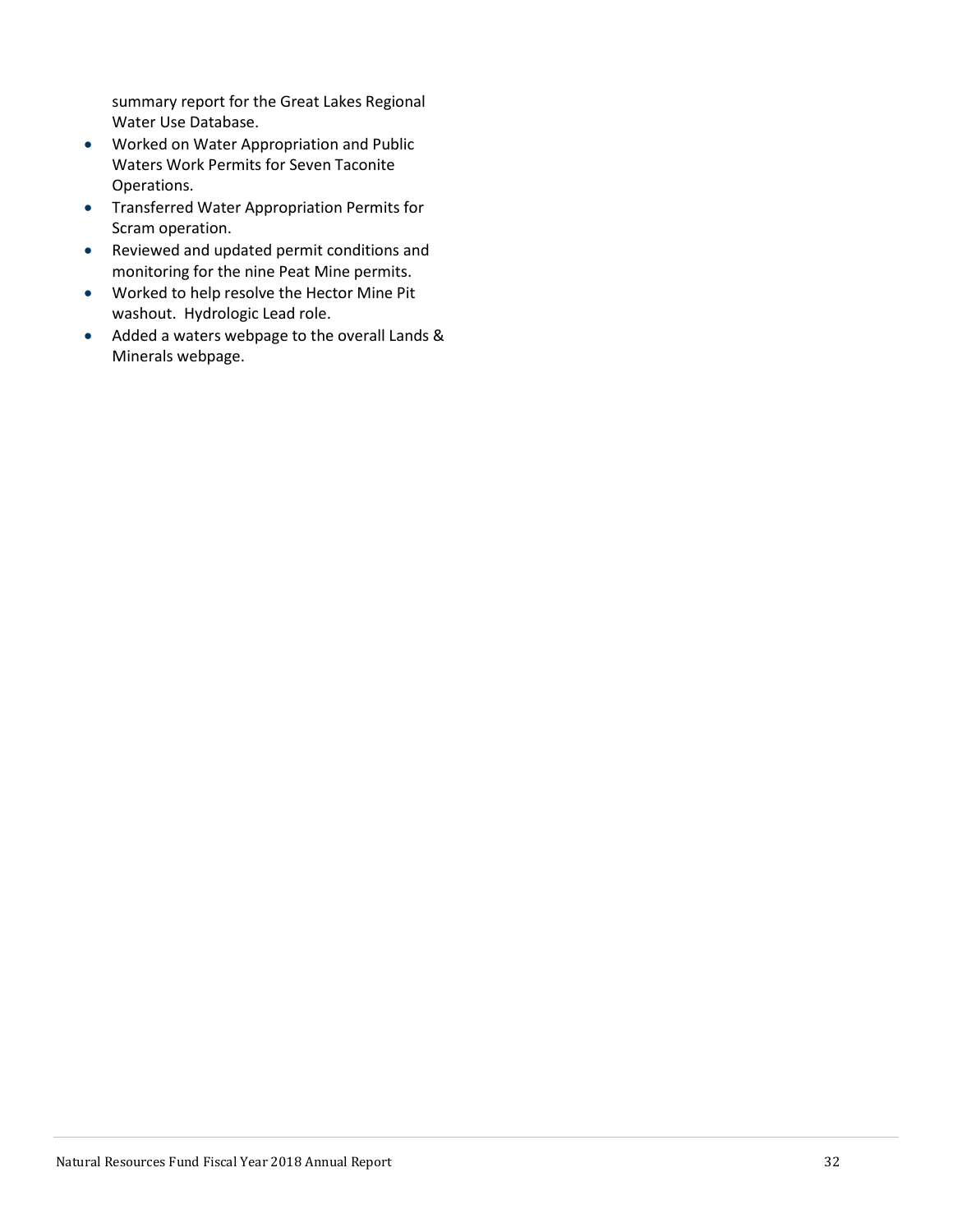# **Water Recreation Account**

### **Brief Overview**

- Governing statute: M.S. 86B.706
- Year established: 1985
- Public water access sites: 1,700
- Primary divisions: Parks and Trails, Enforcement, Fish and Wildlife, Ecological and Water Resources

# **Sources and Uses of the Funds**

Money deposited in the fund is used for water recreation programs such as public water access, boating facilities, small craft harbors, and water safety.

The majority of money deposited in the Water Recreation Account comes from these sources:

- Fees from registration and titling of watercraft; and
- Unrefunded gasoline tax attributable to watercraft use.

Money in the Water Recreation Account can be used for these purposes:

- Acquisition, development, maintenance, and rehabilitation of public water access and boating facilities on public waters, lake and river improvements, and boat and water safety;
- Maintenance, operation, replacement, and expansion of state-operated or state-assisted small craft harbors and mooring facilities, and the debt service on state bonds sold to finance these facilities;
- Administration and enforcement of Chapter 86B as it pertains to watercraft titling and licensing and the use and safe operation of watercraft;
- Grants for county-sponsored and administered boat and water safety programs;
- State boat and water safety efforts; and
- Management of aquatic invasive species.

| <b>FY18 Financial Summary</b>              |             |
|--------------------------------------------|-------------|
| <b>Beginning fund balance</b>              | \$3,893,690 |
| Prior year adjustments                     | \$265,444   |
| <b>Revenues</b>                            |             |
| <b>Watercraft Registration</b>             | \$6,619,775 |
| Misc Receipts                              | 858,672     |
| Unrefunded gasoline tax & police state aid | 11,231,020  |

#### **FY18 Financial Summary**

| <b>Total Revenues</b>                | \$18,709,467 |
|--------------------------------------|--------------|
| <b>Expenditures</b>                  |              |
| Parks and Trails Mgmt                | \$9,420,251  |
| Enforcement                          | 4,083,387    |
| <b>Fish and Wildlife</b>             | 1,274,506    |
| Ecological and Water Resources Mgmt  | 1,367,291    |
| <b>Lands and Minerals</b>            | 20,000       |
| <b>Conservations Corps Minnesota</b> | 50,000       |
| <b>Invasive Species Account</b>      | 750,000      |
| <b>Total Expenditures</b>            | \$16,965,435 |
| <b>Ending fund balance</b>           | \$5,903,166  |
| Net change                           | \$2,009.476  |

#### **Forecast**

Fees for watercraft registration, license issuance and watercraft titling are 38 percent of the revenue for this account. Unrefunded gasoline taxes made up 59 percent of the revenue. The fund balance is projected to decline due to appropriations exceeding revenues through FY2023.



Expenditure projections are based on spending authorized in law for the current biennium and carried out through 2023. The department will manage levels of spending to ensure the account does not go negative as shown above.

### **FY2018 Accomplishments**

- The Division of Parks & Trails manages: more than 1,650 public water access sites; over 4,500 miles of State Water Trails for canoeing, kayaking, boating and camping on 34 rivers and Lake Superior; and 10 small craft harbors/protected accesses on Lake Superior.
- Water Recreation funds, often matched with federal boating access funds and support major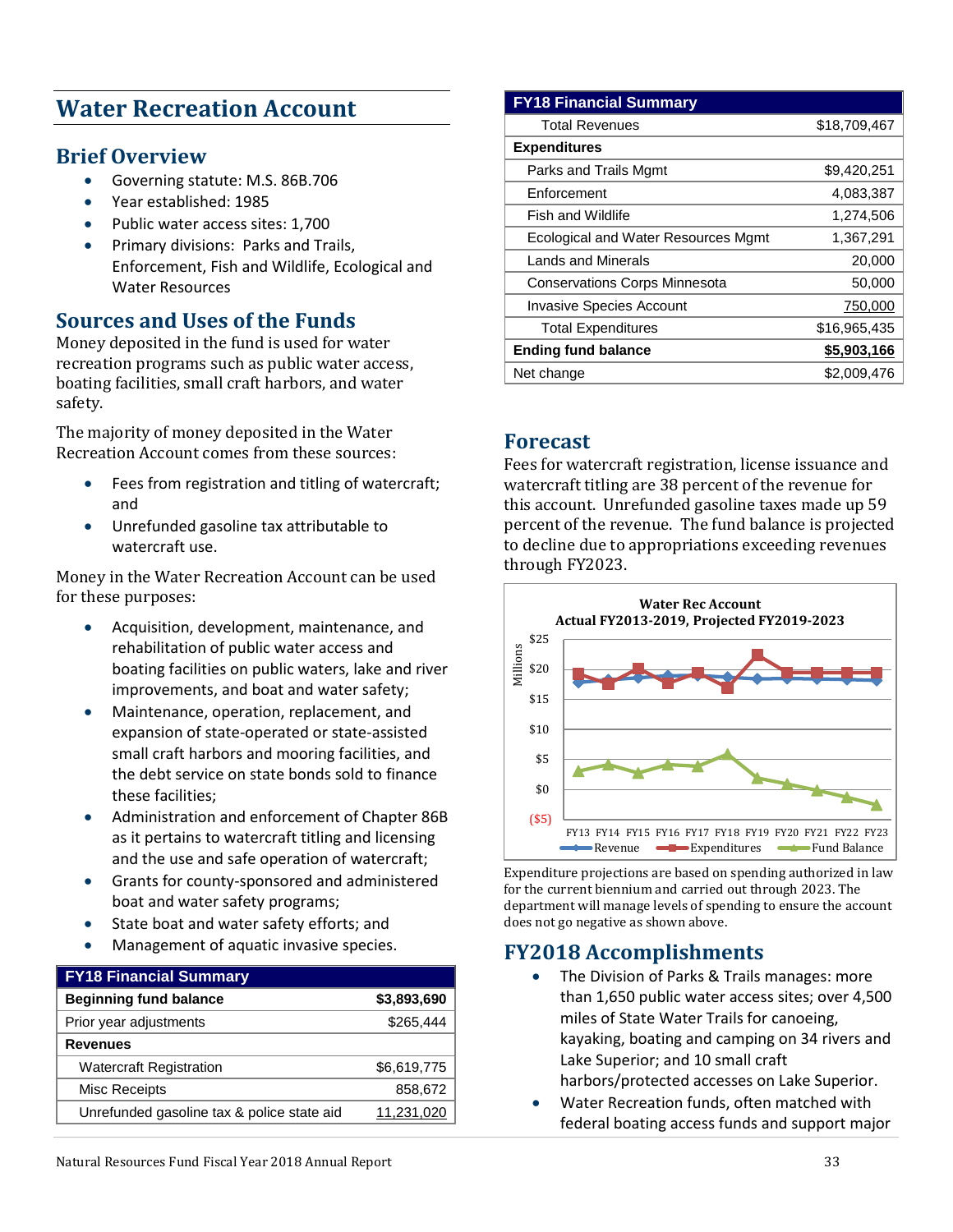improvements to the quality of public water access through development projects. These projects incorporate best management practices for accessibility, storm water runoff, shoreline erosion, and controlling the spread of aquatic invasive species. Water access renewal projects included: Green Lake, City of Spicer in Kandiyohi County and Island Lake, Minnesota Power in St. Louis County. Additional projects include a new restroom for Crane Lake, Handberg Road in St. Louis County and repairs to the storm damaged walkway at Lake Superior, McQuade Road, St. Louis County.

- The Division of Enforcement trained 7,466 youth and adults in boating safety.
- Conservation Officers provided 19,773 hours of boating safety work on our lakes and rivers. This work includes safety checks, addressing illegal operation and search and rescue.
- Issued nearly 4,700 permits to lakeshore property owners to manage aquatic plants for access or reasonable recreational opportunity while protecting fish and wildlife habitat.
- The License Center issues all watercraft registrations and titles through a Web based ELS available from 175 registration agents (deputy registrars). Currently there are 819,988 boats registered statewide.
- Ecological and Water Resources continued to monitor water quantity statewide including

water levels on 959 lakes. About 800 citizens assisted in collecting and reporting lake water levels to the DNR in FY18. All lake level data are made available at the DNR Lake Finder website within two days of receipt and data entry.

- Surveyed 85 counties to assess shoreland administrative activities financed through Natural Resource Block Grants, and prepared a summary report to share the results with counties and DNR staff.
- Provided technical assistance, guidance, and web-based GIS layers and tools to aid local governments with: adopting/amending and administering shoreland, floodplain, LSCR, WSR, and MRCCA ordinances; updating MRCCA plans; forming Lake Improvement Districts, shoreland re-classification requests and discrepancies; and following up on annexations that involve shorelands and floodplains.

# **Additional Resources**

[Strategic Conservation Agenda](http://www.dnr.state.mn.us/conservationagenda/index.html) 

[Grants Outcomes](https://www.dnr.state.mn.us/grants/outcomes/index.html)

[State Comprehensive Outdoor Recreation Plan](http://www.dnr.state.mn.us/aboutdnr/reports/scorp/index.html)

[Minnesota State Parks Strategic Plan](https://www.dnr.state.mn.us/input/mgmtplans/strategic_plan/10year_2.html)

[Long range conservation plans and strategies](http://www.dnr.state.mn.us/strategies/index.html)